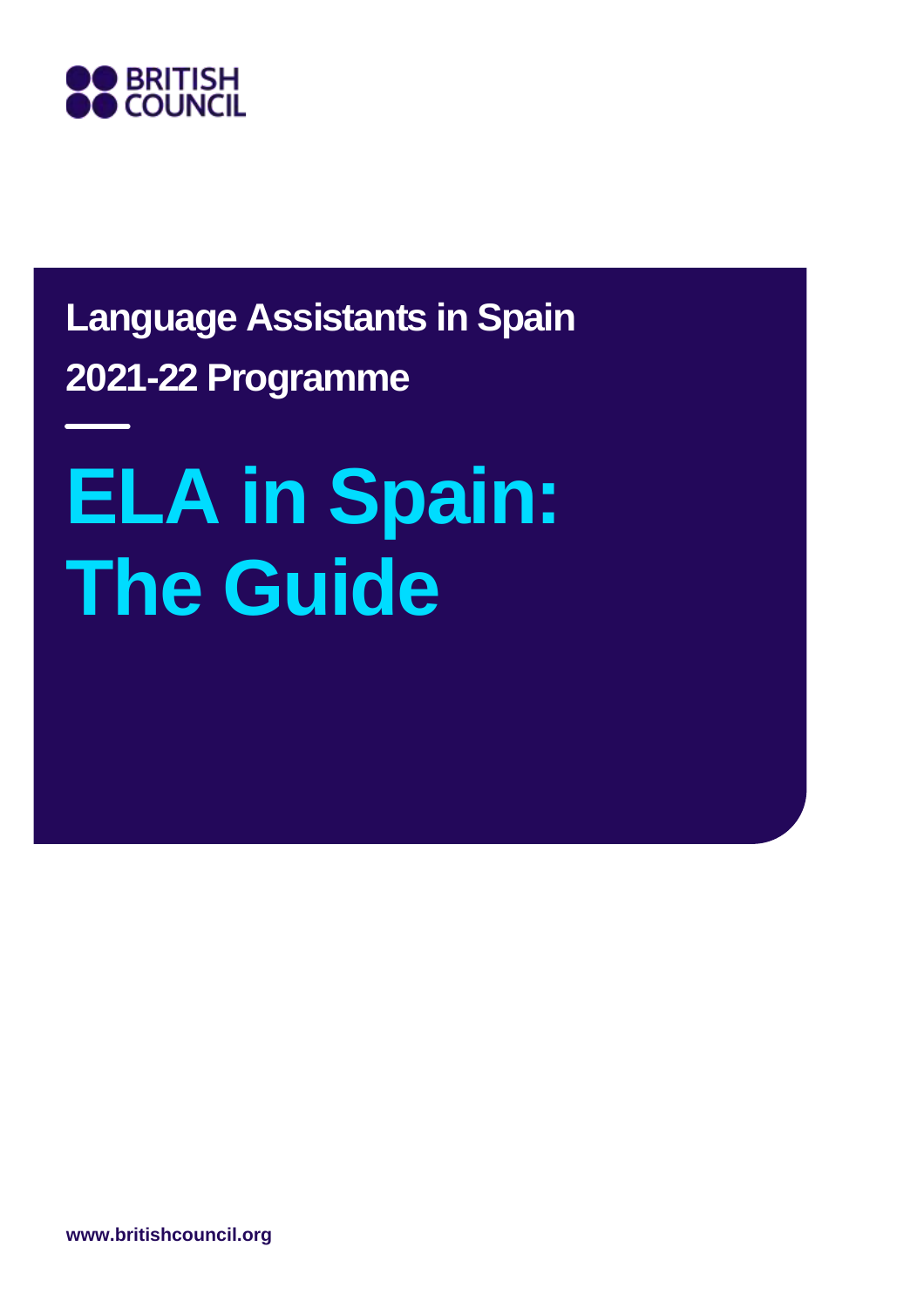# <span id="page-1-0"></span>**Contents**

| 1.  |       |                                                               |  |
|-----|-------|---------------------------------------------------------------|--|
|     | 1.1   |                                                               |  |
|     | 1.1.1 |                                                               |  |
|     | 1.1.2 |                                                               |  |
|     | 1.2   |                                                               |  |
|     | 1.2.1 |                                                               |  |
| 1.3 |       |                                                               |  |
| 1.4 |       |                                                               |  |
|     |       |                                                               |  |
| 2   |       |                                                               |  |
| 2.1 |       |                                                               |  |
| 2.2 |       |                                                               |  |
| 2.3 |       |                                                               |  |
| 3   |       |                                                               |  |
| 3.1 |       |                                                               |  |
| 3.2 |       |                                                               |  |
| 3.3 |       |                                                               |  |
| 3.4 |       |                                                               |  |
| 3.5 |       |                                                               |  |
|     |       |                                                               |  |
| 4   |       |                                                               |  |
| 4.1 |       |                                                               |  |
| 4.2 |       | Foreign, Commonwealth and Development Office (FCDO) advice 13 |  |
| 4.3 |       |                                                               |  |
| 4.4 |       |                                                               |  |
|     | 4.4.1 |                                                               |  |
|     | 4.4.2 |                                                               |  |
| 4.5 |       |                                                               |  |
| 4.6 |       |                                                               |  |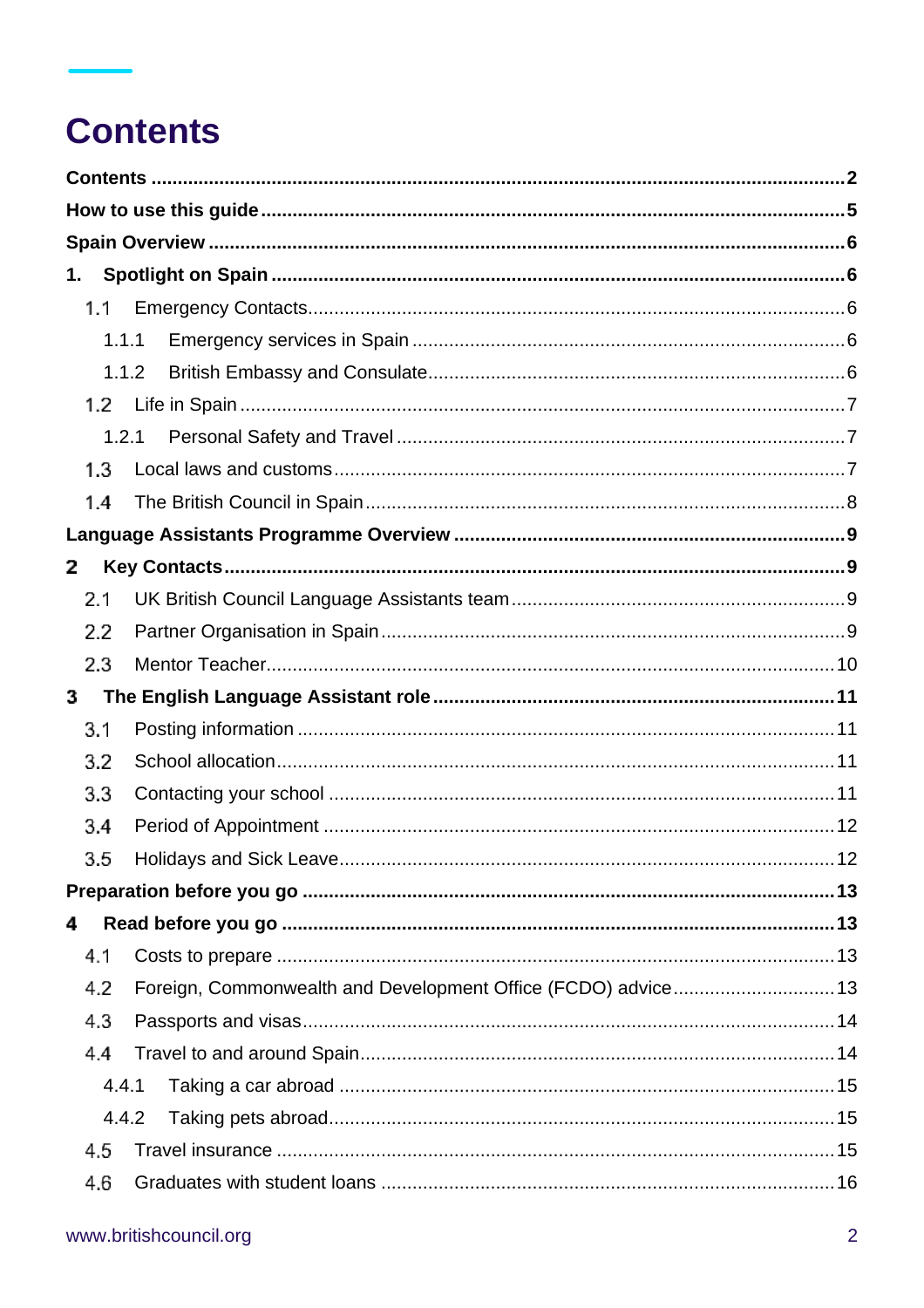|   | 4.7 |       |  |  |
|---|-----|-------|--|--|
| 5 |     |       |  |  |
|   | 5.1 |       |  |  |
|   |     | 5.1.1 |  |  |
|   |     | 5.1.2 |  |  |
|   |     | 5.1.3 |  |  |
|   | 5.2 |       |  |  |
|   |     | 5.2.1 |  |  |
|   |     | 5.2.2 |  |  |
|   |     | 5.2.3 |  |  |
| 6 |     |       |  |  |
|   | 6.1 |       |  |  |
|   |     | 6.1.1 |  |  |
|   |     | 6.1.2 |  |  |
|   |     | 6.1.3 |  |  |
|   |     | 6.1.4 |  |  |
|   | 6.2 |       |  |  |
|   |     | 6.2.1 |  |  |
|   |     | 6.2.2 |  |  |
|   |     | 6.2.3 |  |  |
|   |     | 6.2.4 |  |  |
|   |     | 6.2.5 |  |  |
|   | 6.3 |       |  |  |
| 7 |     |       |  |  |
|   | 7.1 |       |  |  |
|   | 7.2 |       |  |  |
|   | 7.3 |       |  |  |
|   |     | 7.3.1 |  |  |
|   | 7.4 |       |  |  |
|   | 7.5 |       |  |  |
|   |     | 7.5.1 |  |  |
|   |     | 7.5.2 |  |  |
|   |     | 7.5.3 |  |  |
|   |     |       |  |  |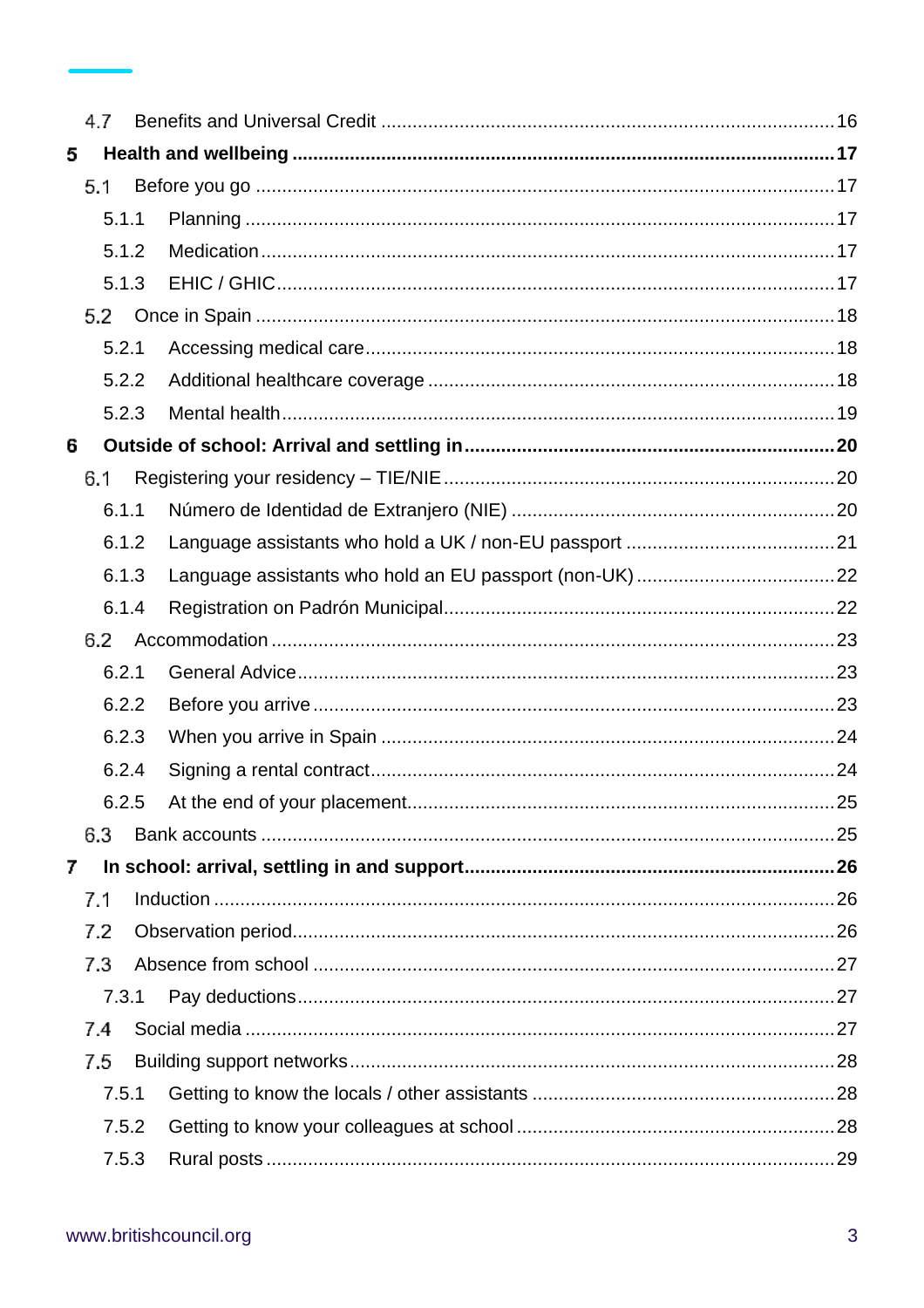| 8 |        |        |  |
|---|--------|--------|--|
|   | 8.1    |        |  |
| 9 |        |        |  |
|   | 9.1    |        |  |
|   | 9.2    |        |  |
|   | 9.3    |        |  |
|   |        |        |  |
|   | 10.1   |        |  |
|   | 10.1.1 |        |  |
|   |        | 10.1.2 |  |
|   |        | 10.1.3 |  |
|   | 10.2   |        |  |
|   | 10.3   |        |  |
|   | 10.4   |        |  |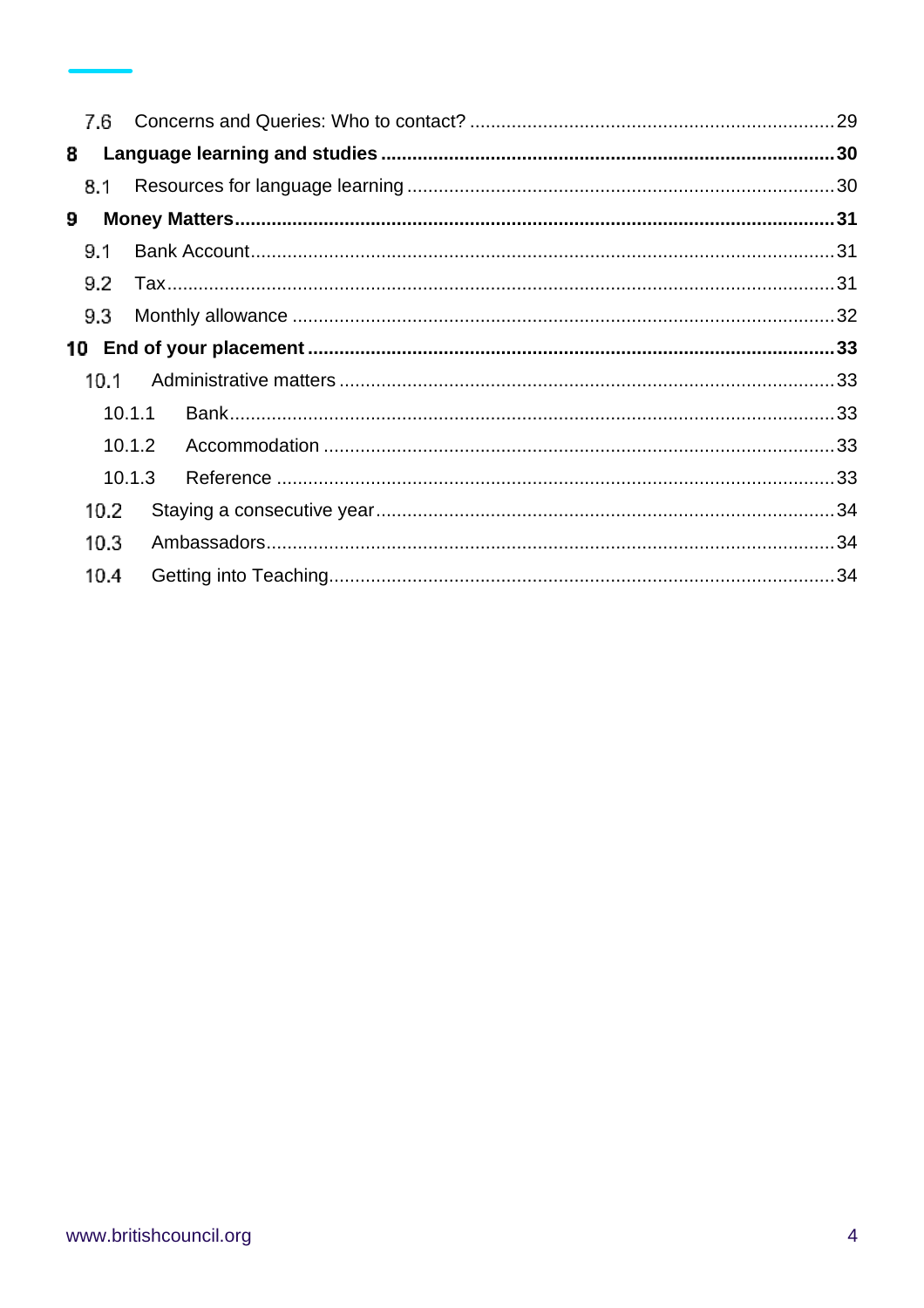# <span id="page-4-0"></span>**How to use this guide**

[Section 1](#page-5-1) provides an overview of Spain and key Spain information [Section 2](#page-8-1) indicates key contacts for your assistantship and their roles [Section 3](#page-10-0) provides detail regarding the assistantship role and what this involves [Section 4](#page-12-1) and [5](#page-16-0) helps you to prepare the essentials before you arrive in Spain [Section 5](#page-16-0) to [9](#page-29-0) covers all core aspects and documents you will need once you arrive in Spain [Section 10](#page-32-0) is for you to consider at the end of your placement.

Each section includes a recap at the end to highlight the key actions. These are not exhaustive but highlight the main takeaways.

You can consult this at any point in the year. Some assistants prefer to read it all in one go or you can focus on the specific section that applies to you. We encourage you to read the sections in full and do additional research on any aspects that are relevant to your assistantship.

Please ensure you have read through this document and carried out research yourself before contacting the language assistants team with any questions.

**Disclaimer**: Every effort has been made to ensure the accuracy of the information contained in these notes; however, the British Council cannot accept responsibility for any errors which may exist or for any subsequent changes.

*Date checked: 31/08/21*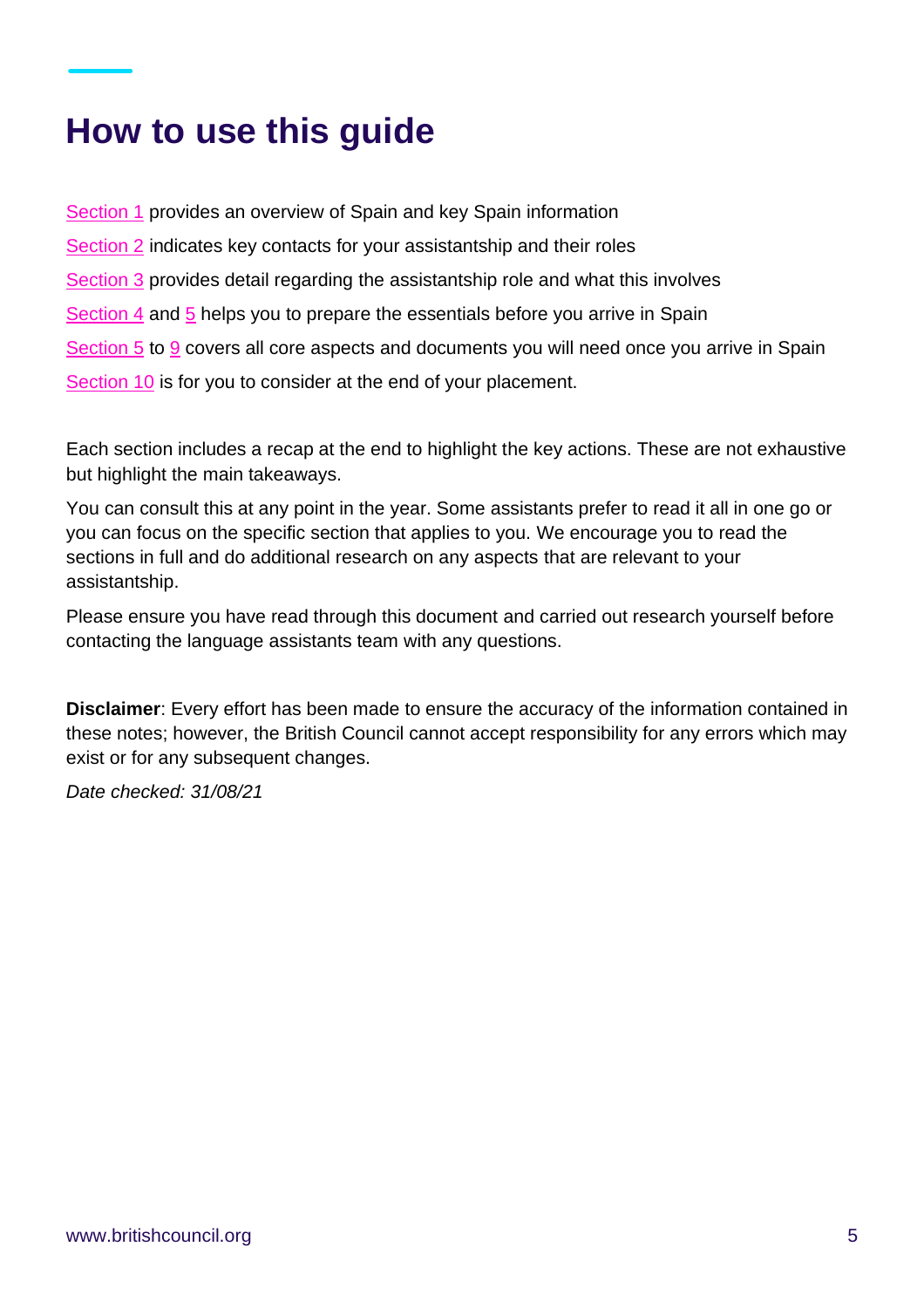# **Spain Overview**

# <span id="page-5-1"></span><span id="page-5-0"></span>**1. Spotlight on Spain**

Did you know that the British Council Language Assistants Programme has been running in Spain since 1936?

You are joining the next generation of this legacy strengthening educational and cultural links between the UK and Spain through the British Council and our partners at the Spanish Ministry of Education.

By this point, you should have a good level of basic knowledge about Spain. Here are our key points to consider.

### <span id="page-5-2"></span>**Emergency Contacts**

#### <span id="page-5-3"></span>**1.1.1 Emergency services in Spain**

- In any emergency: call **112**
- Fire Brigade: call **080**
- National Police: call **091**
- Local Police: call **092**
- Health Emergencies: call **061**

#### <span id="page-5-4"></span>**1.1.2 British Embassy and Consulate**

For up-to-date British Embassy and Consulate contact details in Spain please refer to [the UK](https://www.gov.uk/world/spain)  [Government's guide on help and services in Spain.](https://www.gov.uk/world/spain) Please take note of the address of the British Embassy in Spain below in case of emergency or loss of your passport. Assistants who do not hold British citizenship should check with their own Consulates/Embassies in Spain.

> **British Embassy Madrid** Torre Espacio Paseo de la Castellana 259D 28046 Madrid **Tel**: +34 917 146 300

The British Embassy in Madrid is open by appointment only, but 24/7 support is available by telephone for all routine enquiries and emergencies.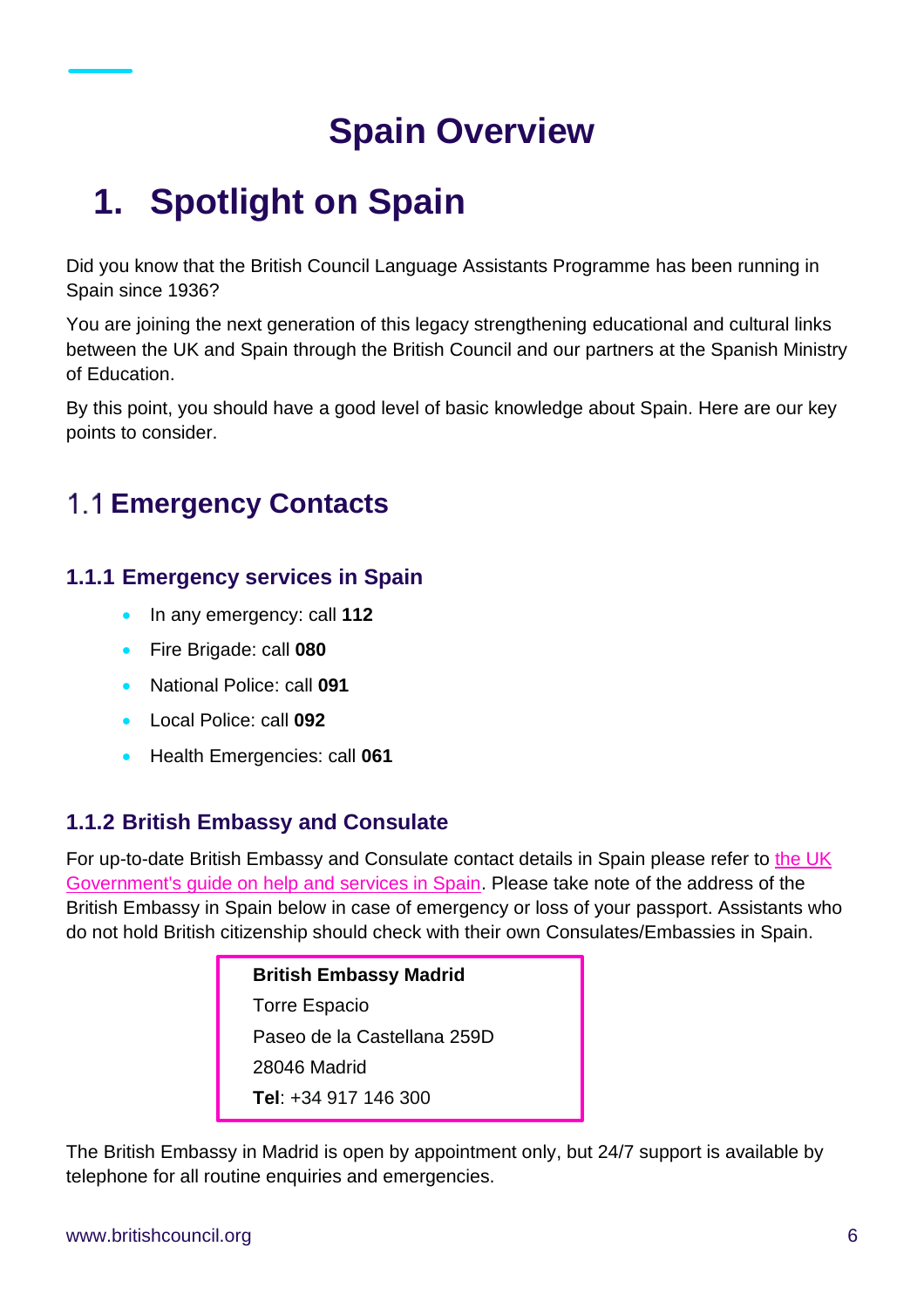### <span id="page-6-0"></span>**Life in Spain**

If you're keen to do some more research about Spain or your region, check out these sites:

| <b>General</b>                       | <b>News</b>             |
|--------------------------------------|-------------------------|
| <b>Lonely Planet Spain</b>           | El País                 |
| <b>Spain Public Holidays</b>         | El Mundo                |
| Rough Guide to Spain                 | <b>The Local</b>        |
| <b>Spain's Official Tourism Site</b> | <b>BBC News - Spain</b> |

#### <span id="page-6-1"></span>**1.2.1 Personal Safety and Travel**

Your personal safety is of paramount importance while living overseas and we strongly advise that you spend some time looking at the Foreign, Commonwealth & Development Office (FCDO) website and check it regularly as there is a lot of useful and up-to-date information provided.

As mentioned in section 4.2 of this document, ensure you regularly check the [Spain](https://www.gov.uk/foreign-travel-advice/spain) travel [advice page](https://www.gov.uk/foreign-travel-advice/spain) and are aware of these key sections:

- [Safety and security](https://www.gov.uk/foreign-travel-advice/spain/safety-and-security)
- [Natural disasters](https://www.gov.uk/foreign-travel-advice/spain/natural-disasters)
- [Sexual assault support](https://www.gov.uk/government/publications/rape-and-sexual-assault-abroad-returning-to-the-uk)
- [FCDO advice for women travelling abroad](https://www.gov.uk/guidance/advice-for-women-travelling-abroad)
- **[Lost passport recovery](https://www.gov.uk/world/organisations/british-embassy-madrid)**

You can find more details on travel in [section 4.](#page-12-1)

### <span id="page-6-2"></span>**Local laws and customs**

As well as the information on the UK Government site for **Spanish laws and customs**, make sure you are aware of the following:

#### **Laws**

Co-operating partners abroad have requested that the attention of British visitors be drawn to the severe penalties imposed for the following:

- drug offences which may result in heavy fines and prison sentences
- taking part in unlawful political demonstrations which may result in heavy fines and prison sentences

You are therefore strongly advised not to become involved in these activities.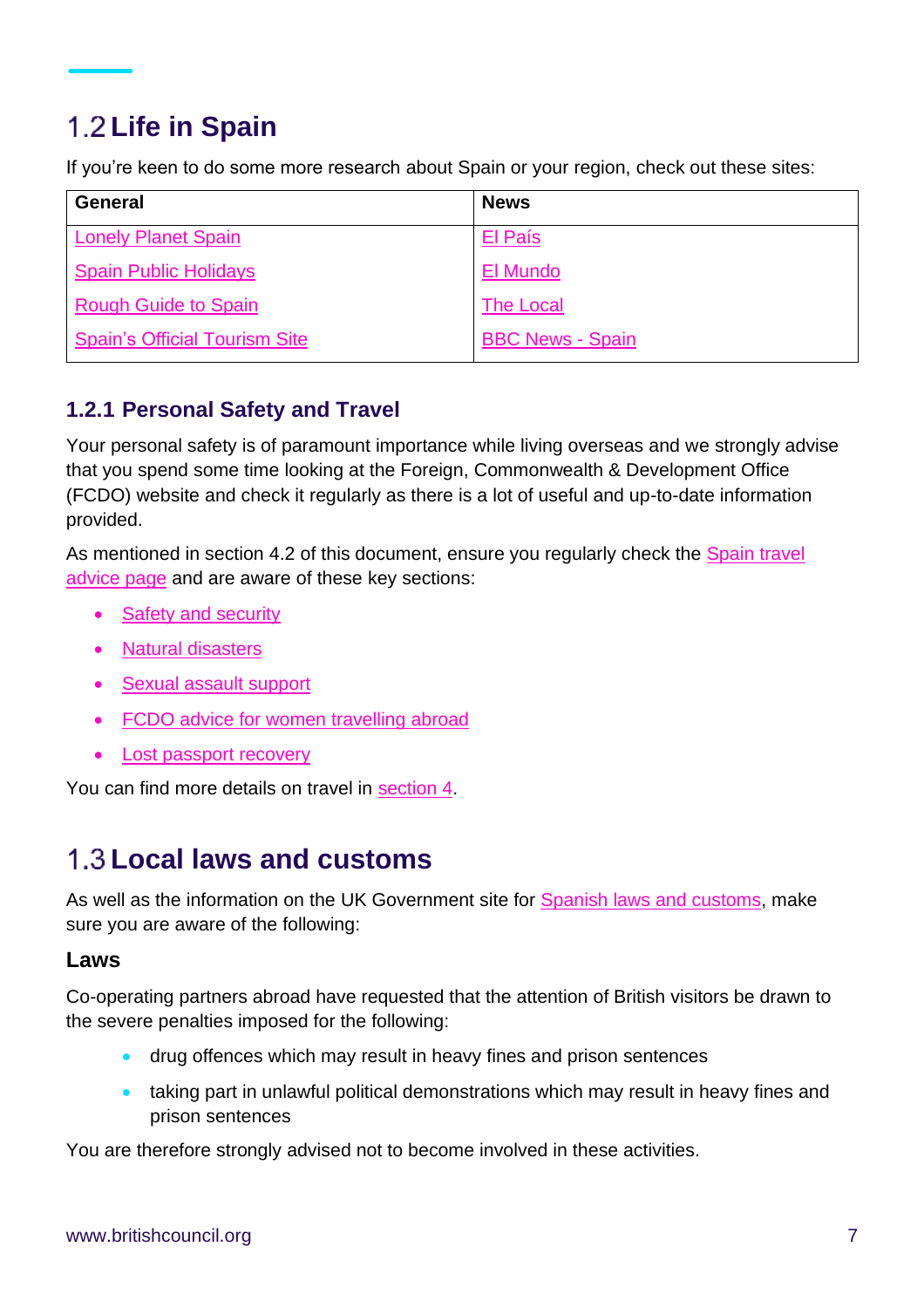#### **LGBTQ+**

The [Federación Estatal de Lesbianas, Gais, Trans y Bisexuales](https://felgtb.org/) (FELGTB) provides resources and information on LGBTQ+ organisations across the whole of Spain.

You can also read the [Lonely Planet guide](https://www.lonelyplanet.com/spain/narratives/practical-information/directory/lgbt-travellers) which includes useful information and resources for LGBTQ+ travellers.

#### **Internet and Phone**

- The country code for Spain is **+34**. To phone abroad from Spain, the code is 00 followed by the country code.
- If you set up a phone line or internet connection, past assistants have warned to check phone subscription charges with the Telecom provider first. You may be charged for a full year's subscription even if you end your phone contract earlier than this.
- For this reason, assistants often recommend getting a pay-as-you-go mobile rather than one on contract.
- To avoid internet contracts, you may want to explore other options of internet access such as dongles.
- Be aware that calls to the UK from a mobile can be expensive. Previous assistants have recommended using Skype, WhatsApp, and Facebook Messenger as alternatives.

### <span id="page-7-0"></span>**The British Council in Spain**

**Please note**: The British Council in Spain is not responsible for the administration of the Language Assistant programme in Spain - this is the role of the Spanish Ministry of Education and their regional authorities / Comunidades.

The British Council in Spain develops and participates in many different projects themed around society, science, education, and the arts. We encourage you to [sign up for their newsletter](https://www.britishcouncil.es/en/about/newsletter) to keep up to date with activities which may interest you.

### **Section 1 Recap**

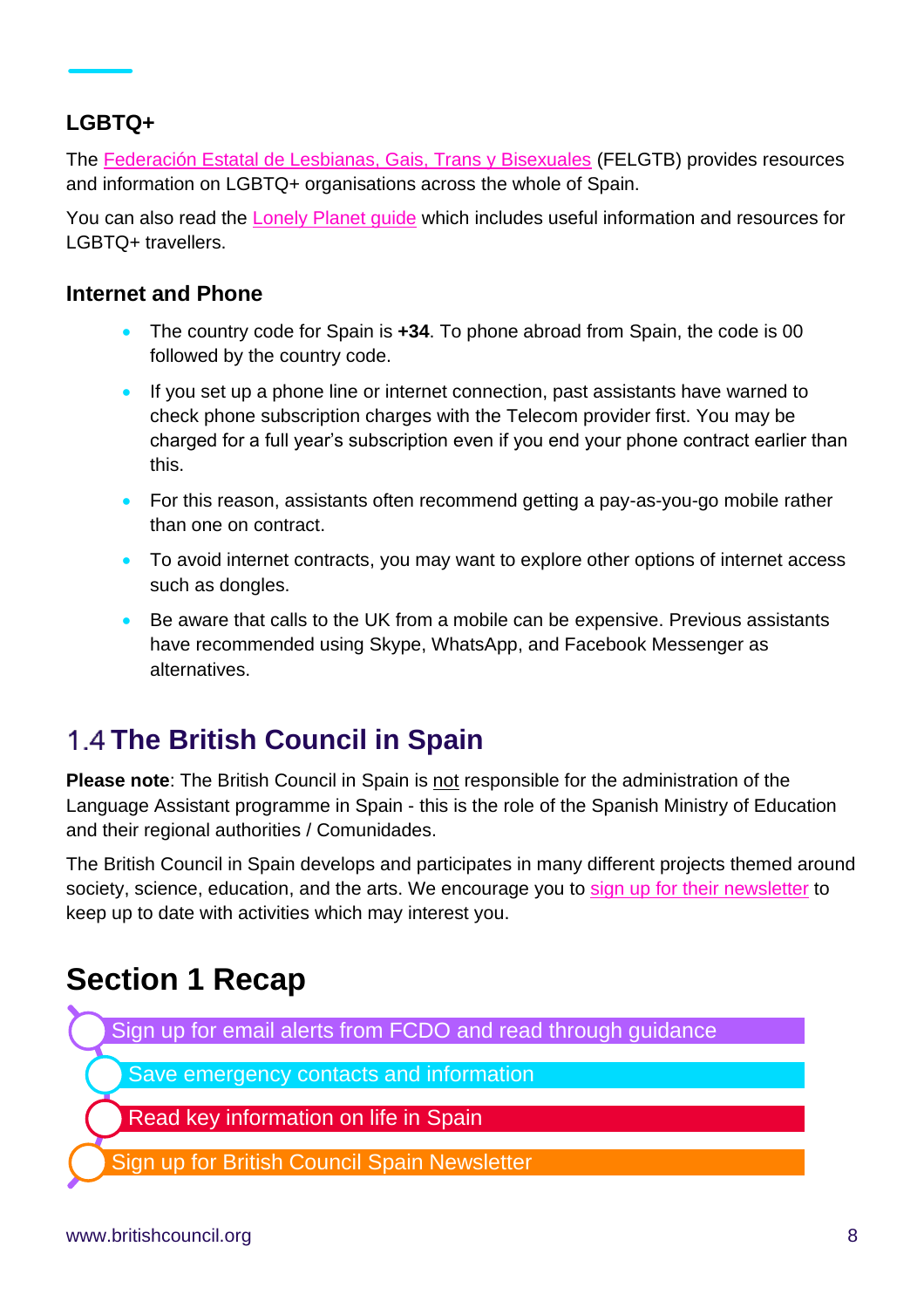# <span id="page-8-0"></span>**Language Assistants Programme Overview**

# <span id="page-8-1"></span>**2 Key Contacts**

### <span id="page-8-2"></span>**UK British Council Language Assistants team**

The Language Assistants programme has a dedicated team to provide support during the application and pre-departure process for each destination. Please note the British Council is not the employer of participants of the Language Assistants programme while abroad.

### <span id="page-8-3"></span>**Partner Organisation in Spain**

The Spanish Ministry of Education (Ministerio de Educación y Formación Profesional) administers the Language Assistants Programme in Spain. They liaise with the regional educational authorities (Comunidades) in Spain on the British Council's behalf.

Please note that assistants in Spain are allocated to either a **Ministry** or a **Comunidad** post. The type of post indicates which organisation in Spain is responsible for your contract and will support you during your placement. It is therefore important that you understand whether you belong to the Ministry or Comunidad group so that you know who to address for information or queries. (If you are unsure which kind of post you have been allocated to, please check the regional allocation email you received from our team.)

#### **Ministry Posts**

Posts overseen directly by the Spanish Ministry of Education are available throughout all Spanish regions. The Ministry can be reached directly on [auxiliares.conv@educacion.gob.es](mailto:auxiliares.conv@educacion.gob.es) and also have useful information on their website [dedicated to language assistants.](https://www.educacionyfp.gob.es/servicios-al-ciudadano/catalogo/general/99/998188/ficha.html)

#### **Comunidad Posts**

Assistants allocated to Comunidad posts will receive information directly from the educational authorities in their region of Spain. For guidance relating to your Comunidad post, please reach out to your contact at the local educational authorities.

Please be aware that the Spanish authorities (Ministry / Comunidad) are your employing body during the assistantship and any changes to your contract must be liaised with them. The British Council is not in a position to approve any contractual changes.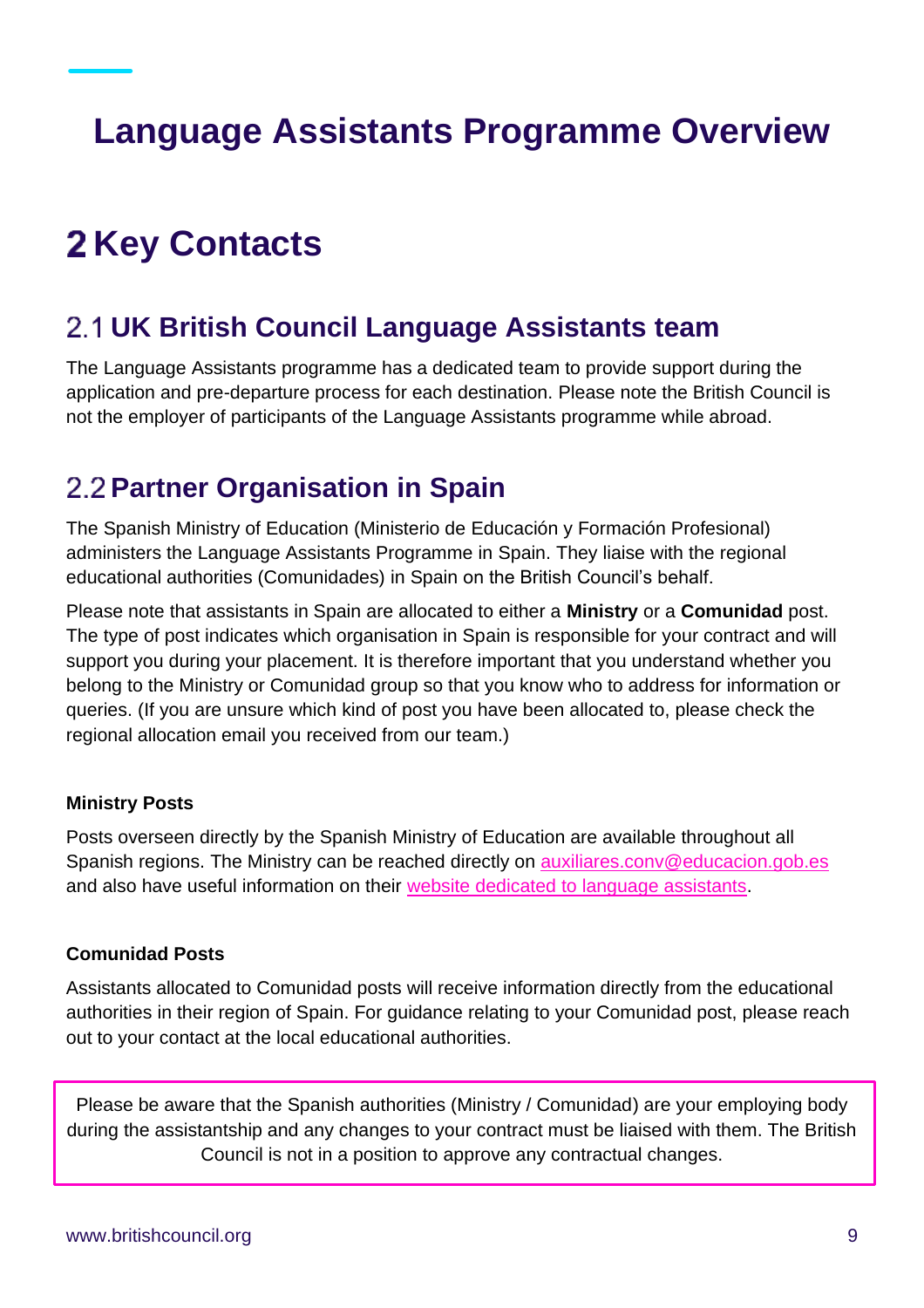### <span id="page-9-0"></span>**2.3 Mentor Teacher**

Your host school should identify a mentor teacher for you, usually a member of staff in the English department. This mentor should provide pastoral care and support during your time in Spain. Your mentor teacher can become an integral part of your support network in Spain and you should invest time into building this relationship. (Read more on this in [section](#page-25-0) 7.)

If a mentor teacher is not identified at the start of your placement, you should try asking for one. Then, if the issue is not resolved within your school, contact the Spanish authorities for support as soon as you can.

| <b>Application</b>   | <b>Sending organisation:</b><br><b>British Council Language Assistants Team</b>                                                             |
|----------------------|---------------------------------------------------------------------------------------------------------------------------------------------|
| <b>Allocation</b>    | LanguageAssistants.UK@britishcouncil.org<br>Responsible for: application and pre-departure processes                                        |
| <b>Pre-Departure</b> |                                                                                                                                             |
|                      | <b>Spanish authorities:</b>                                                                                                                 |
|                      | <b>Ministry of Education OR regional authorities / Comunidad</b>                                                                            |
| <b>Arrival</b>       | Ministry: auxiliares.conv@educacion.gob.es                                                                                                  |
|                      | Comunidad: contact details received directly from regional authorities                                                                      |
| <b>Assistantship</b> | Responsible for: overseeing programme within country, allocating you<br>to a school, in-country inductions, issuing contracts / monthly pay |
|                      |                                                                                                                                             |
| <b>In School</b>     | <b>Support: Mentor Teacher</b>                                                                                                              |
|                      | Responsible for: in school support and first contact                                                                                        |

### **Section 2 Recap**

Understand role of the British Council and the relevant Spanish authorities (Ministry / Comunidad)

Establish and connect with your mentor teacher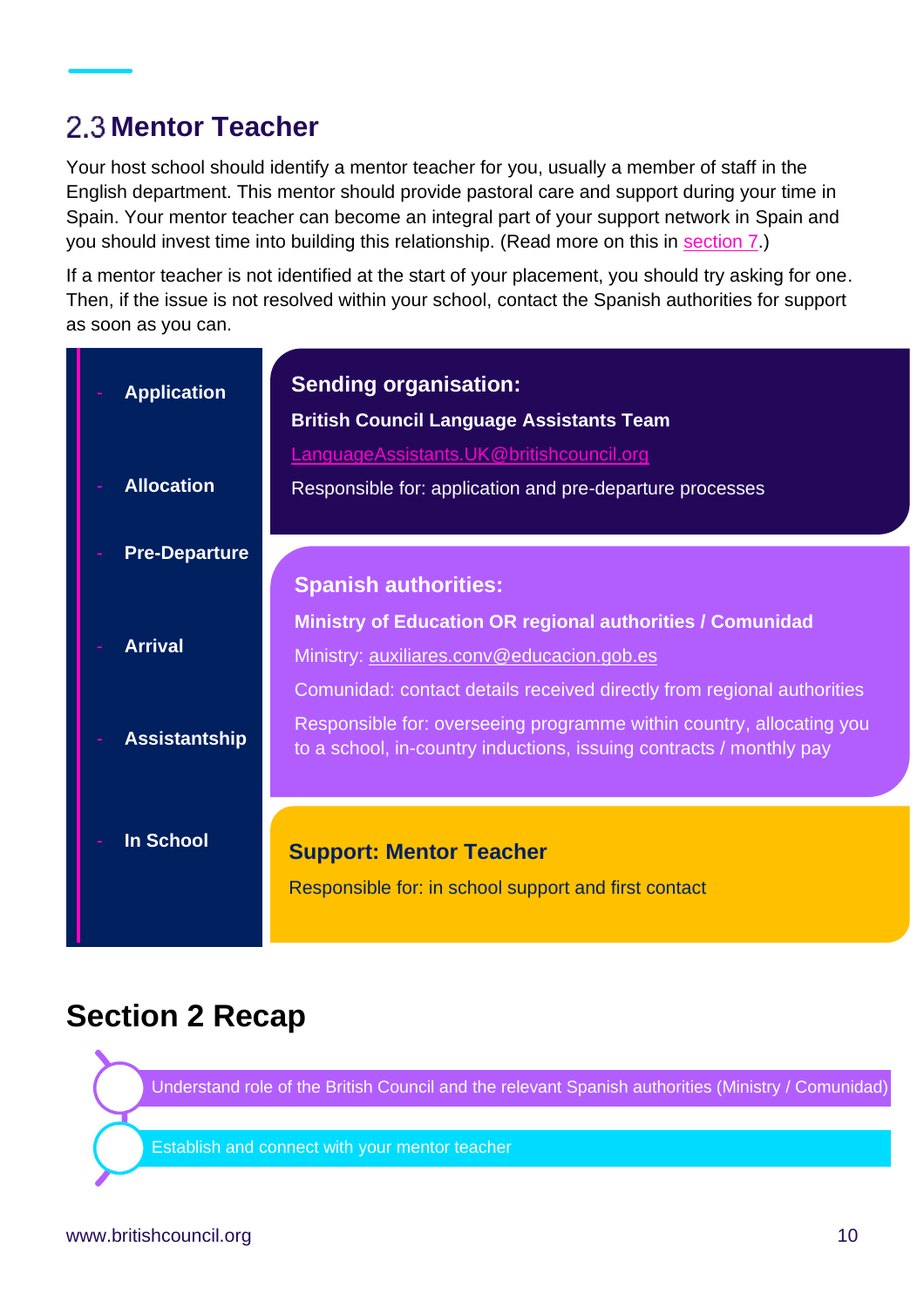# <span id="page-10-0"></span>**The English Language Assistant role**

The role of a language assistant is a very important one and one that we hope you will enjoy. Please remember that you are **a paid member of staff** with the responsibilities and required professionalism that this entails. Please refer to [our website](https://www.britishcouncil.org/study-work-abroad/outside-uk/english-language-assistants) for more information on your role as an English Language Assistant.

As a language assistant you are also an **ambassador for the UK and its culture**, influencing how those around you view the UK. Your first-hand experience of life in the UK is a key part of the cultural exchange and an excellent resource which you should draw upon during your lessons. You should endeavour to set a positive example and avoid any potential damage to the reputation of the programme which might adversely affect the experience of future assistants.

### <span id="page-10-1"></span>**Posting information**

Each region differs as to when they organise appointments and send out information. The British Council is involved in allocating assistants to a region, but generally has no control over choice of town, size of town, school environment, or when information is sent out by each regional authority. We do, however, encourage each region to send information out as early as possible.

### <span id="page-10-2"></span>**School allocation**

The maximum number of schools to which you can be appointed is **three**. Please contact us if you have been appointed to more than three schools.

If the different schools are several miles apart and you have to travel between two on the same day, you are entitled to ask for help towards travel expenses. Under no circumstances should an assistant be required to buy a car just to get to their school(s).

After contacting your school, if you establish that there is no regular public transport which serves your school, and there are no lifts available to your school, please inform us of the situation. Please do not contact us without contacting your school first.

### <span id="page-10-3"></span>**Contacting your school**

Once you have received your letter of appointment (*nombramiento*) from the Spanish authorities, you should write immediately to your school(s) confirming acceptance of the post. If you do not receive a reply by mid-September it is a good idea to ring the school(s) to ask about accommodation and give them an idea of your anticipated arrival date.

You should also ask them for some information about the school(s) that you will be working in. For example, it may be useful to know the age range of pupils, the average class size, the general level of ability, the social background of pupils, the facilities available and if you should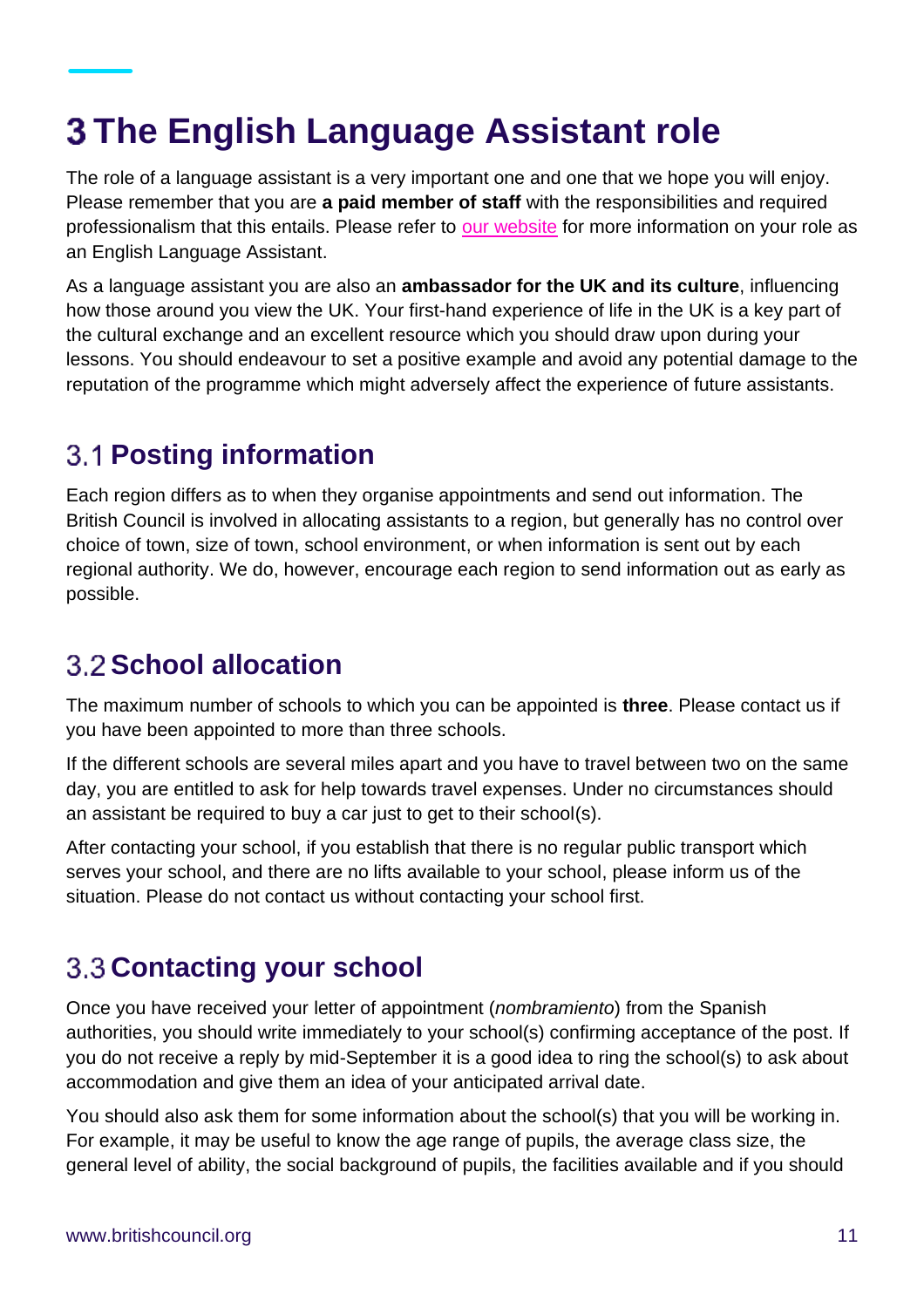bring any specific materials from home. It is also important to enquire about the dress code for teachers and any other general school information.

### <span id="page-11-0"></span>**Period of Appointment**

The period of appointment for UK assistants in Spain will be **1 October 2021–31 May 2022**, with the exception of Madrid Comunidad posts which run until **30 June 2022**. You should ensure you check the details in your own letter of appointment / nombramiento*.*

Assistants are expected to work **12–16 hours a week** depending on the post. These hours refer to contact time in school and do not include the time you spend preparing for lessons.

Those who have been appointed to more than one school will be asked to divide their time between the schools concerned. You can request information regarding how your timetable will be arranged from the head of the host school, which is usually the first one mentioned when you are sent details of your posting in the nombramiento; however, in some cases this information will not be available until you arrive in Spain.

### <span id="page-11-1"></span>**3.5 Holidays and Sick Leave**

Assistants are entitled to the usual school holidays. You should be able to obtain the dates from the school secretary or your mentor teacher. You should not be absent on other occasions without prior permission. Attending the induction course does not give assistants the right to take leave at a later date.

You must obtain a medical certificate with dates if you are off work for illness at any time. Please see section 7.3 for more information on absences during your placement.

### **Section 3 Recap**



Accept post offer from school and ask for more details

Contact mentor teacher

Save key contact information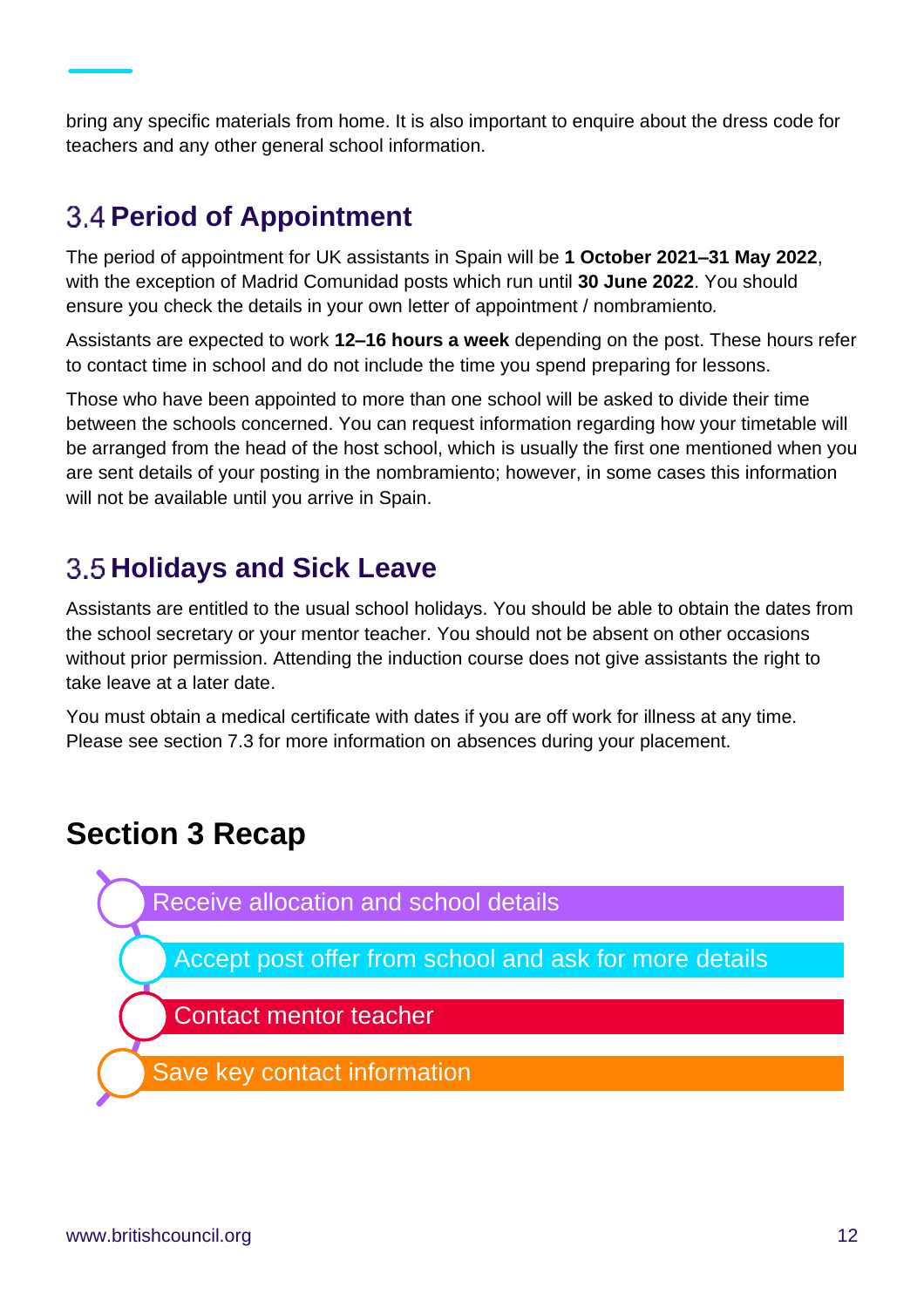# **Preparation before you go**

## <span id="page-12-1"></span><span id="page-12-0"></span>**Read before you go**

### <span id="page-12-2"></span>**Costs to prepare**

You should prepare for the following costs:

- £75 ICPC (International Child Protection Certificate)
- Administrative costs of visa (if applicable)
- Travel costs, including additional requirements due to coronavirus
- Accommodation costs
- Insurance costs
- Additional savings for initial few months (see more in [section 9\)](#page-30-0)

### <span id="page-12-3"></span>**Foreign, Commonwealth and Development Office (FCDO) advice**

During a crisis, official advice for British nationals will be published on the Spain travel advice [website](https://www.gov.uk/foreign-travel-advice/spain) and regularly updated. For your safety and to stay well-informed, we **strongly recommend** you [subscribe to receive FCDO email updates](https://www.gov.uk/foreign-travel-advice/spain/email-signup) for Spain so that you are immediately notified of any important changes to the FCDO's advice.

As international issues and subsequent advice can change often and rapidly, you must take responsibility for your own health and safety by staying informed of any changes to the FCDO's advice. When responding to an immediate in-Spain danger or threat to your health and safety, you should always prioritise your own health and safety and make decisions in the best interest for your personal circumstances – do not wait for advice from the British Council.

The FCDO have published a comprehensive guide for [Living in Spain.](https://www.gov.uk/guidance/living-in-spain) The guide sets out essential information for British nationals residing in Spain, including advice on health, education, residence requirements, and more. We recommend you read this guide thoroughly.

You can also contact the British Embassy for advice in event of an emergency (please see section 1.1.2).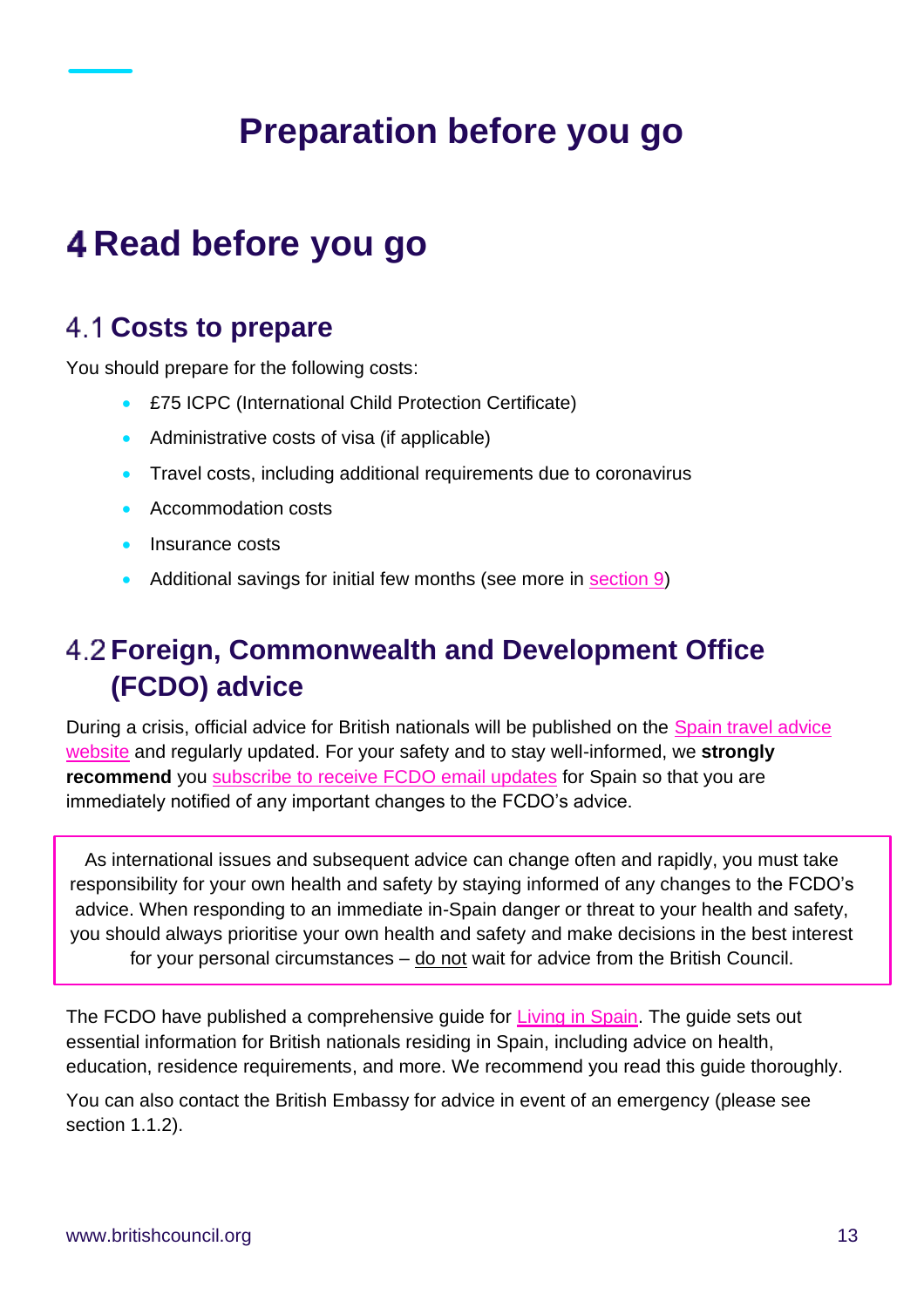### <span id="page-13-0"></span>**Passports and visas**

You must meet the passport requirements for Spain before leaving the UK - please check these requirements [here.](https://www.gov.uk/check-a-passport-travel-europe) These may vary depending on the type of passport you will be travelling on.

Those who are not in possession of a passport, or need a new one, should complete the application procedure as soon as possible either through a regional Passport Office or [online](https://www.gov.uk/browse/abroad/passports)  [via the UK Gov website.](https://www.gov.uk/browse/abroad/passports)

If you have a non-EU passport, to work in Spain you will be applying for a **long-term student visa / visado de estudios.** This process requires your own investment of time and money. For further information please see the visa guidance which the British Council UK team have provided to all candidates via email.

Assistants are expected to cover the costs of this visa application, which can include sourcing documentation, attending visa appointments, and paying service fees to the Consulate.

### <span id="page-13-1"></span>**Travel to and around Spain**

You are responsible for the upfront cost of your own travel and any travel to and from your place of appointment during the year.

The British Council strongly advises against booking your travel until you have received your visa and are certain that you will be able to travel on your chosen date. In some instances, you may be able to pay the airline a small fee for flexible dates if you wish to book further in advance. The British Council is not responsible for arranging your travel.

Past assistants have advised that you check the baggage allowance for both outbound and return journeys when travelling by plane as sometimes cheaper airlines have a low baggage allowance.

**Flights Train, Bus and Ferry** [Sky Scanner](http://www.skyscanner.net/) [British Airways](http://www.britishairways.com/) [EasyJet](https://www.easyjet.com/en) [Tui](http://www.tui.co.uk/) [Opodo](http://www.opodo.co.uk/) **[Expedia](http://www.expedia.co.uk/)** [Ryanair](https://www.ryanair.com/gb/en) [Iberia](http://www.iberia.com/gb/) [Europe Bus](https://www.europebus.co.uk/) [Interrail Europe](https://www.interrail.eu/en) [Rail Europe](https://www.raileurope.com/en-gb) [Direct Ferries](https://www.directferries.co.uk/) **Spain-specific:** [Renfe](http://www.renfe.com/es/en) [Alsa](http://www.alsa.es/) **[Movelia](http://www.movelia.es/en/)** 

The following websites may help you when booking your travel: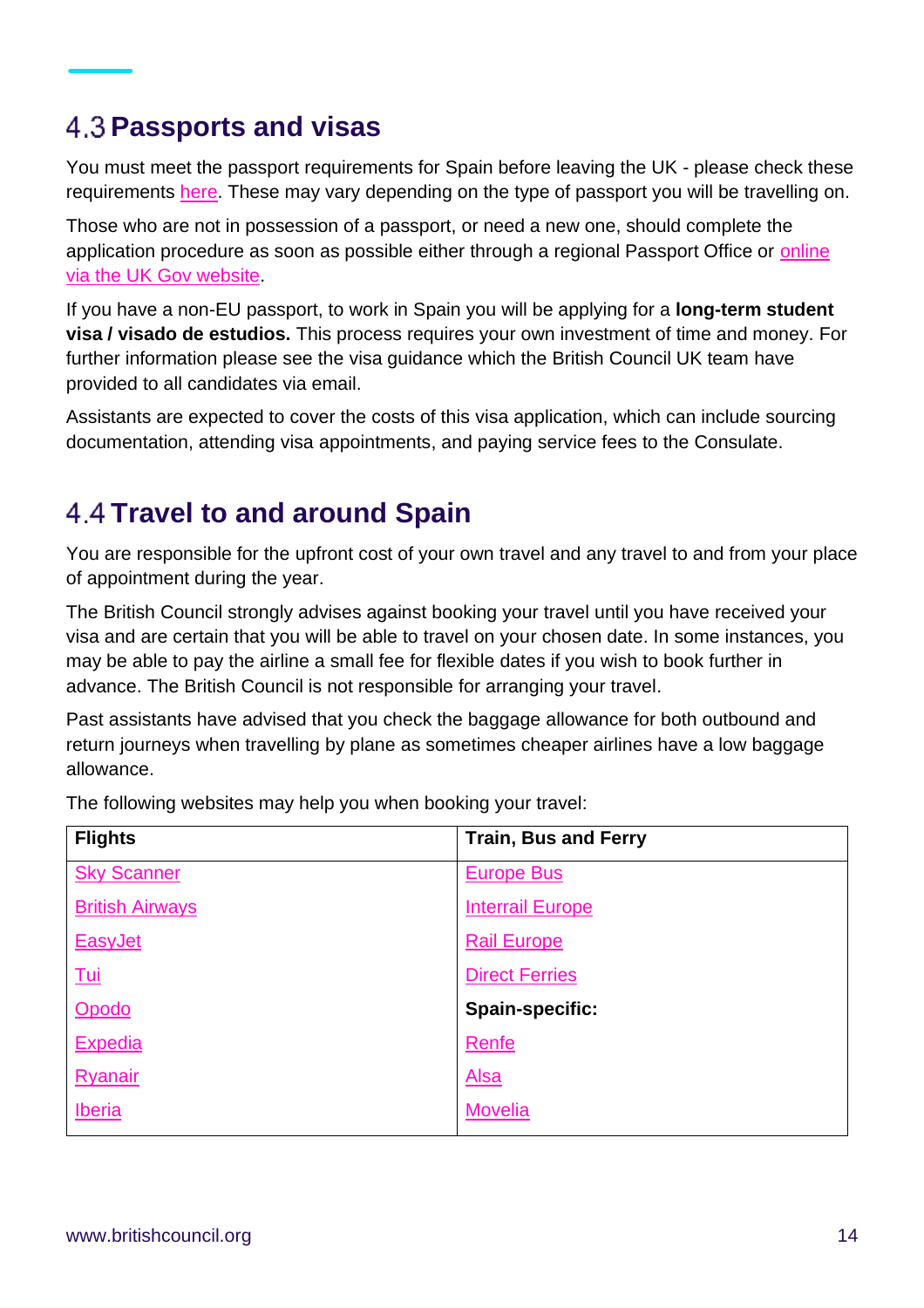#### **Other Travel Tips from Former Assistants:**

- Booking train or bus travel in advance online is often cheaper than paying for a ticket on the day of travel / at the station.
- Look into buying a Carné Joven Europea if you think you will be travelling a lot you can find out the process and requirements for each Spanish region on the [Carné](http://www.injuve.es/movilidad-y-ocio/noticia/carne-joven-european-youth-card)  [Joven webpage.](http://www.injuve.es/movilidad-y-ocio/noticia/carne-joven-european-youth-card)
- If you are a student, look into obtaining an [International Student Identity Card](https://www.isic.org/) (ISIC) the ISIC can be used to obtain travel discounts and cheap entry into certain museums, theatres, cinemas, and art galleries throughout Europe.
- [BlaBlaCar](https://www.blablacar.es/) is a website which offers car-sharing for people travelling throughout Spain, a great way to affordably see more of the country and practice your Spanish on the way. Please, however, exercise the appropriate caution when travelling or carsharing with people you don't know.

#### <span id="page-14-0"></span>**4.4.1 Taking a car abroad**

You will need to research the laws on driving in Spain, including adapting your head lights for driving on the right and any additional requirements regarding driving licenses. The UK Gov [webpage on driving abroad](http://www.gov.uk/driving-abroad) provides useful information about motoring abroad. It's also worth considering insurance and additional documentation you may require.

#### <span id="page-14-1"></span>**4.4.2 Taking pets abroad**

If deciding to take your pet(s) with you abroad, you need to consider insurance, pet passports and health certificates, and ensure that you also comply with all rules when returning your pet(s) to the UK. Please see the [UK Gov page on taking your pet to an EU country](https://www.gov.uk/taking-your-pet-abroad/travelling-to-an-eu-country-or-northern-ireland) for further information.

### <span id="page-14-2"></span>**4.5 Travel insurance**

The British Council will not be responsible for you while you are in Spain, although we will offer support when necessary. You are therefore required to take out comprehensive insurance to cover you **during your whole time abroad**.

The British Council is unable to advise on specific insurance packages; we recommend you research the various options available and consult professional advice or other/former assistants before purchasing a suitable policy. Any insurance you purchase should include cover for emergency treatment and repatriation, and you should ensure that the coverage offered is sufficient for visa application purposes (if applicable). Booking insurance should be carried out **before** any travel.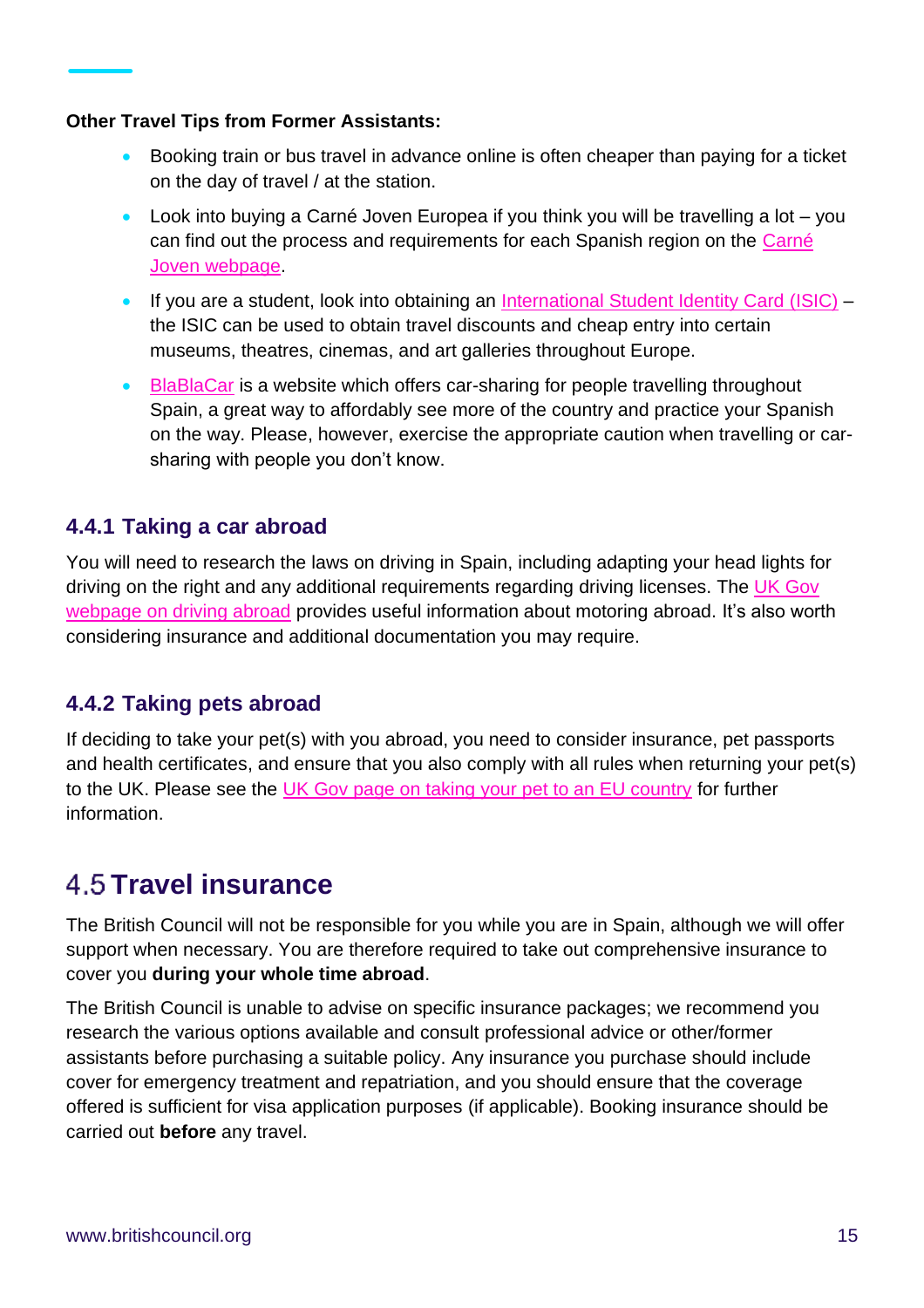You may wish to check if you are covered by any existing family policy or, if you are an undergraduate, consult with your university on what cover is provided for students. It is important to check the small print of any policy.

Personal Accident Travel insurance is recommended to cover medical expenses, air ambulance, repatriation, personal accident & civil liability, luggage & valuable items, and cancellation in extreme cases. These kinds of policies are readily available on price comparison websites, or by using a search engine to search for 'travel insurance'. The UK Gov website also offers additional advice on [taking out travel insurance.](http://www.gov.uk/foreign-travel-insurance)

### <span id="page-15-0"></span>**Graduates with student loans**

If you have a student loan, you will need to let Student Finance know that you are going to Spain. Complete an Overseas Income Assessment Form to enable the Student Loans Company to calculate how much you need to repay. You will be required to provide evidence of income or means of support. They will then send you a repayment schedule showing how much you need to pay each month, based upon the earnings you receive when in Spain.

Please note that the money you receive as a language assistant in Spain is considered a monthly allowance or grant, rather than a salary. This means that you are officially taking part in a **grant-funded mobility programme** rather than formal employment, and you should declare your assistantship as this to Student Finance in order to avoid complications.

The British Council UK team are not able to advise on Student Finance matters. For all questions relating to student loans please contact the [Student Loans Company](https://www.gov.uk/government/organisations/student-loans-company) directly.

### <span id="page-15-1"></span>**Benefits and Universal Credit**

If you are in receipt of government support in the UK, you must inform the authorities that you are moving to work abroad. Tell your local Jobcentre Plus or the office that pays your benefit if you're going abroad. If it's a temporary move, tell them when you're coming back. You must also tell HMRC if you're leaving the UK.

### **Section 4 Recap**

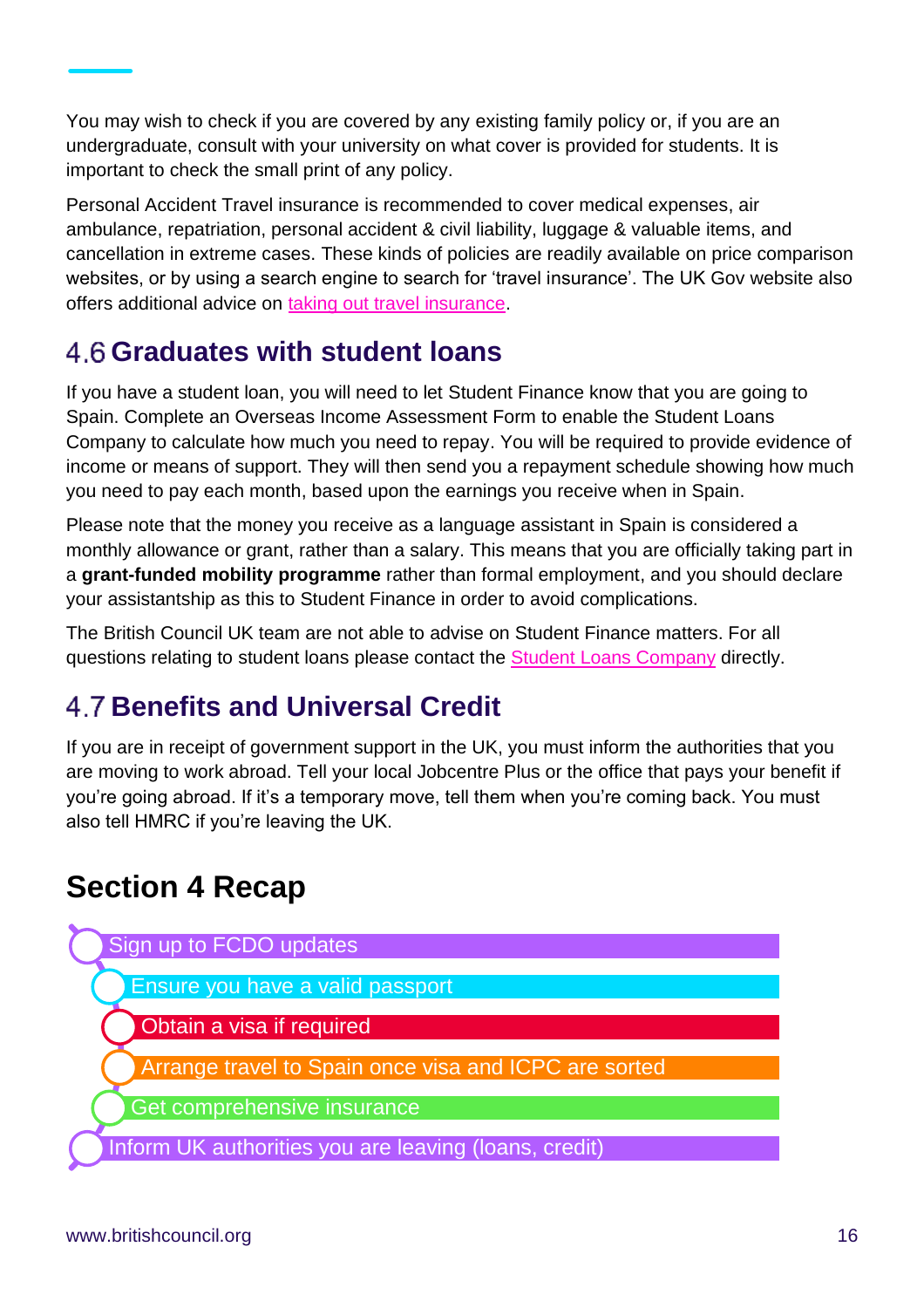# <span id="page-16-0"></span>**Health and wellbeing**

### <span id="page-16-1"></span>**Before you go**

#### <span id="page-16-2"></span>**5.1.1 Planning**

In the upcoming weeks before your trip, check the latest Spain-specific health advice from the [National Travel Health Network and Centre](https://travelhealthpro.org.uk/country/203/spain) (NaTHNaC). Each Spain-specific page has information on vaccine recommendations, any current health risks or outbreaks, and factsheets with information on staying healthy abroad. Guidance is also available from NHS Scotland on the [FitForTravel](https://www.fitfortravel.nhs.uk/destinations/europe-russia/spain) website.

General information on [travel vaccinations](https://www.nhs.uk/conditions/travel-vaccinations/) and a [travel health checklist](https://www.practitionerhealth.nhs.uk/syndication/live-well/healthy-body/travel-health-checklist) are available on the NHS website. You may wish to contact your health adviser or pharmacy for advice on other preventive measures and managing any pre-existing medical conditions while you're abroad.

Make sure you have comprehensive travel and medical insurance covering healthcare and medical evacuation and repatriation for the duration of your stay.

#### <span id="page-16-3"></span>**5.1.2 Medication**

The legal status and regulation of some medicines prescribed or purchased in the UK can be different in Spain. If you're travelling with prescription or over-the-counter medicine, read this guidance from NaTHNaC on [best practice when travelling with medicines.](https://travelhealthpro.org.uk/factsheet/43/medicines-abroad) For further information on the legal status of a specific medicine, you'll need to contact the embassy, high commission or consulate of the territory you're travelling to.

If you're on prescription medication, make sure you either bring enough with you or have access to a supply once in Spain. Certain medicines may not be available in Spain (including major brands readily available in the UK), and you may be prohibited from bringing some medicines into the country. For more information and advice, check with your GP and the Spanish Embassy before travelling.

#### <span id="page-16-4"></span>**5.1.3 EHIC / GHIC**

The Global Health Insurance Card (GHIC) gives you the right to access state-provided healthcare during a temporary stay in the European Union (EU). The GHIC is not an alternative to travel insurance but gives you access to healthcare which becomes medically necessary during your stay and which you cannot reasonably wait until you're back in the UK to receive.

UK-issued European Health Insurance Cards (EHICs) are still valid and offer the same cover as Global Health Insurance Cards (GHICs) in the EU. Once your EHIC has expired, you'll be able to replace it with a GHIC.

You can find out more online about the free [UK Global Health Insurance Card from the NHS.](https://www.nhs.uk/using-the-nhs/healthcare-abroad/apply-for-a-free-uk-global-health-insurance-card-ghic/)

If you are a student, you may wish to contact your university for advice on applying for the Student GHIC.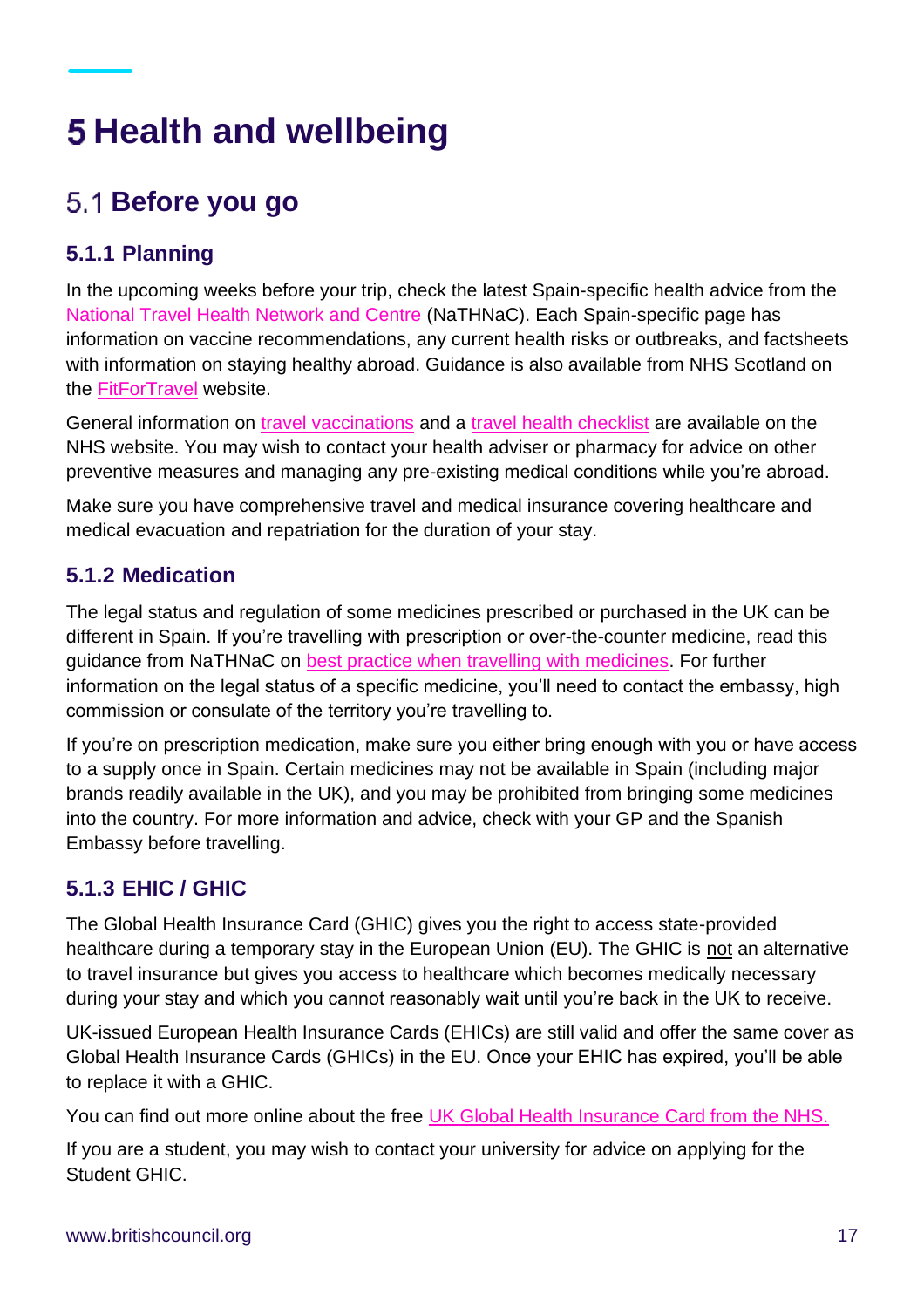### <span id="page-17-0"></span>**Once in Spain**

#### <span id="page-17-1"></span>**5.2.1 Accessing medical care**

If you require medical assistance, you should go to your local health centre in Spain. It is likely that registration will be required, so it is a good idea to look into registering with a local doctor soon after you arrive in Spain to avoid having to go through this process when you're ill.

Health centres in Spain will have different processes and requirements when registering new patients; however, it is likely that you will need to provide key documentation such as your passport, nombramiento, rental contract, and GHIC / EHIC (if applicable). If your medicine is available from suppliers in Spain, doctors may first want to conduct their own diagnosis before repeating a prescription issued elsewhere.

As well as registering with a local doctor, it is important to find out where your nearest dentist and hospital are as soon as you arrive. You should ask your school for information about the facilities in your area and advise staff and your landlord of any medical conditions.

If you require urgent medical assistance, you should go to the emergency room of a public hospital or dial the emergency services on **061** or **112.**

Please see the Foreign, Commonwealth & Development Office (FCDO) website for more information [regarding healthcare in Spain](https://www.gov.uk/foreign-travel-advice/spain/health). More information can be found on the FCDO's page on [healthcare for UK nationals in Spain.](https://www.gov.uk/guidance/healthcare-in-spain-including-the-balearic-and-canary-islands)

#### <span id="page-17-2"></span>**5.2.2 Additional healthcare coverage**

Many of the Spanish authorities offer their language assistants additional healthcare coverage provided by a private insurance company. If this is the case, details of this policy should be included on your nombramiento / letter of appointment.

Even if your regional authorities do provide you with healthcare coverage for the duration of your post, it is important that you understand the terms and conditions of this policy. The coverage offered can vary between Spanish authorities, but generally includes access to healthcare in the event of an unexpected injury or illness during the period of your assistantship.

This coverage is, however, likely to not cover you for any pre-existing medical conditions and may also not be valid if you decide to remain in Spain after your contract ends or if you visit another country during your placement. If you require more information about the coverage offered, you should enquire about this directly with the regional authorities.

We would recommend that all assistants look into securing their own private travel insurance which covers medical expenses and repatriation, and which is appropriate to their own individual circumstances. You are also advised to apply for the UK GHIC (more information in section 5.1.3 above).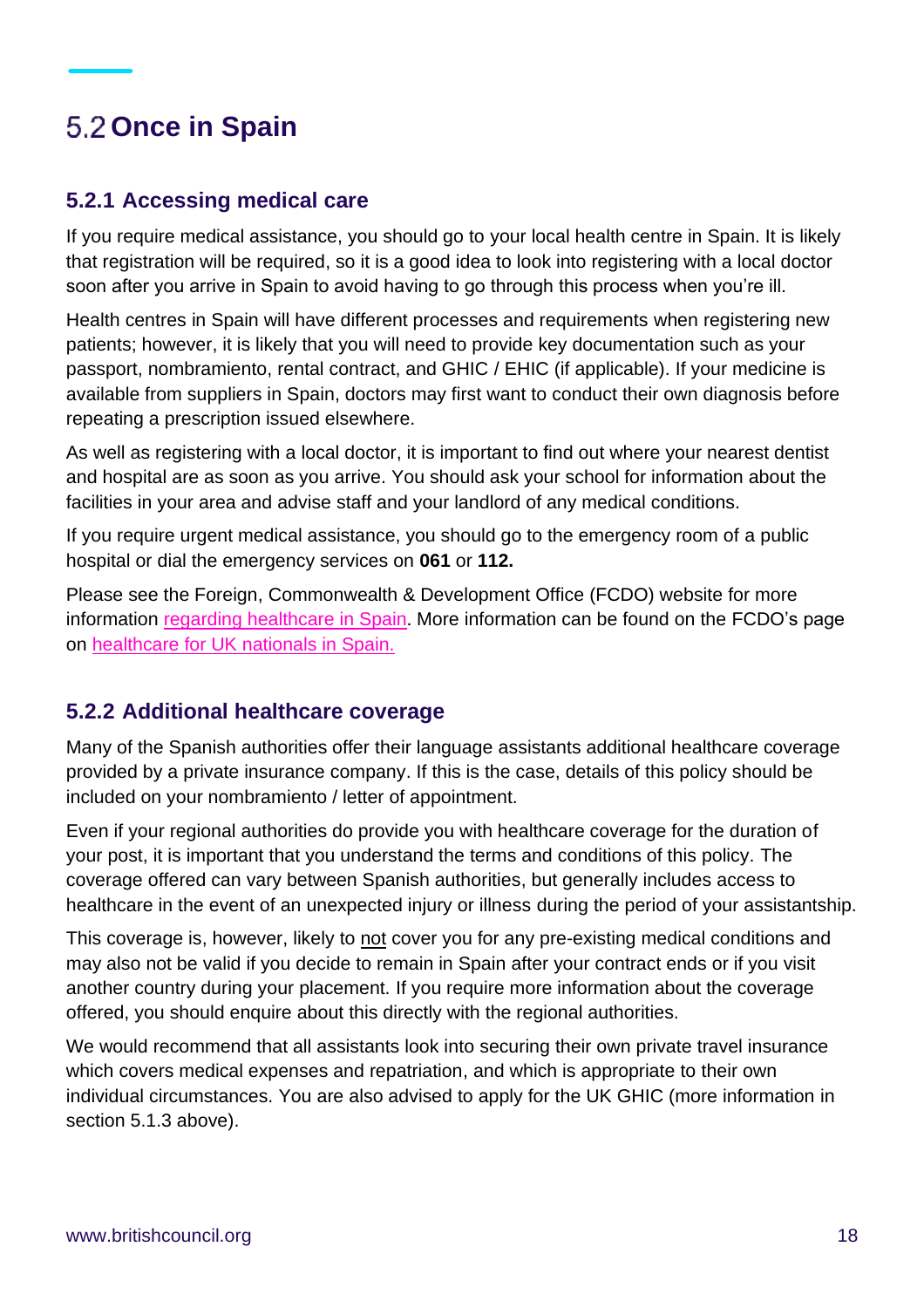#### <span id="page-18-0"></span>**5.2.3 Mental health**

Your mental health is just as important as your physical health. It is advised to read this information even if you are not currently suffering from mental health problems.

Although working abroad can be enjoyable, it can also be challenging. Lack of familiar support systems, disrupted daily routines, language barriers, culture shock, and unexpected situations can intensify stress levels rather than alleviate them. We discuss this in our [podcast](https://anchor.fm/LanguageAssistants/episodes/Wellbeing-e9u1hl) which suggests useful ways to manage your wellbeing while abroad.

It is important to remember that culture shock affects everyone. There is no shame in admitting that you are having a difficult time. If you do feel homesick or frustrated, please talk to your fellow assistants on the programme as they will understand how you are feeling better than anyone else. Be sure to also keep up to date with your family and friends back home.

Please see the links below for more guidance on looking after your mental health while travelling abroad:

- The [UK Gov website](http://www.gov.uk/government/publications/mental-health) provides information on travel and mental health, including what the FCDO can do to assist British nationals with mental health needs abroad.
- [NHS Scotland](https://www.fitfortravel.nhs.uk/advice/general-travel-health-advice/mental-health-and-travel) also provides useful tips and resources for looking after your mental health while travelling.
- [IAMAT](https://www.iamat.org/general-resources#mentalHealth) (International Association for Medical Assistance for Travellers) offer advice on dealing with stress, anxiety, and depression while travelling.
- [The NHS website](https://www.nhs.uk/mental-health/nhs-voluntary-charity-services/charity-and-voluntary-services/get-help-from-mental-health-helplines/) lists a couple of helplines that can offer expert advice to people with different mental health needs.
- [Mind](https://www.mind.org.uk/information-support/) has some useful tips for looking after your mental health, including contacts for [support services](https://www.mind.org.uk/information-support/guides-to-support-and-services/crisis-services/useful-contacts/) you can reach out to via email, text, or phone.
- From Spain, you can also call [Samaritans in Spain](https://www.samaritansinspain.com/) to talk with an English-speaking volunteer about emotional problems of any kind.

### **Section 5 Recap**

Sort your EHIC/GHIC and health insurance prior to leaving

Ensure you have the medication you need and can access it from Spain

Register with a local health centre when you get to Spain

Locate your nearest dentist and public hospital in Spain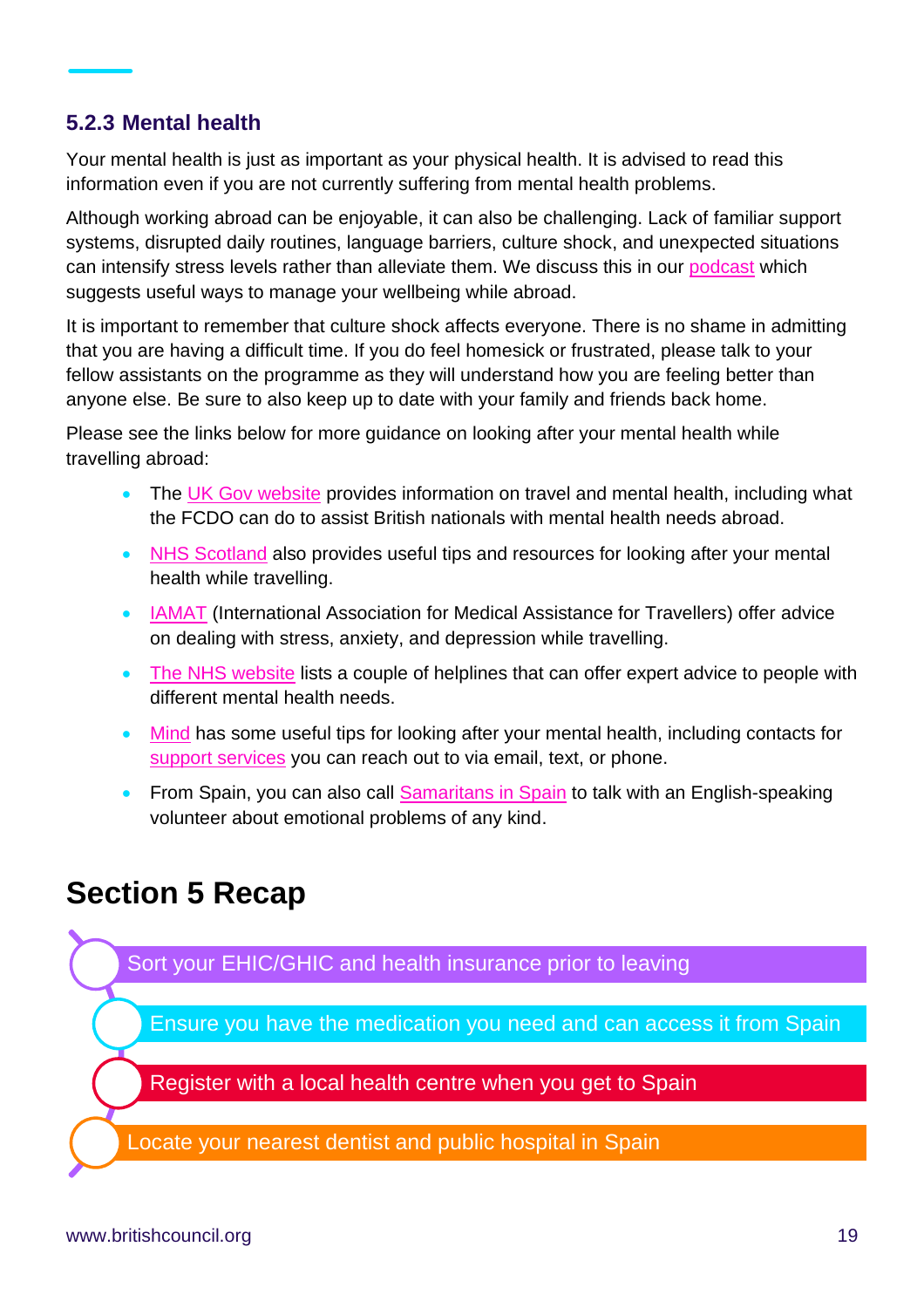# <span id="page-19-0"></span>**Outside of school: Arrival and settling in**

### <span id="page-19-1"></span>**Registering your residency – TIE/NIE**

One of the first challenges you face at the start of your assistantship could be obtaining the correct registration documentation which confirms your legal rights to live and work in Spain.

Some assistants will find obtaining their registration paperwork easier than others; however, at all stages we advise you to be **proactive** (don't leave things until the last minute), **patient** (things might not be processed as quickly as you hope) and **persistent** (don't give up!).

It is difficult for the British Council to provide comprehensive advice on obtaining residency documentation as the processes in each area of Spain can vary. We hope that the information below can assist you in preparing before your departure to Spain; however, our team are unable to advise further on these processes – the local authorities in each region and/or your school(s) are best-placed to advise on the necessary procedures specific to your area.

#### <span id="page-19-2"></span>**6.1.1 Número de Identidad de Extranjero (NIE)**

All assistants in Spain will be required to obtain a **NIE** (**Número de Identidad de Extranjero**, or Foreigner ID Number). Foreigners having a relation with Spain for economic, professional, or social interests are required to obtain this personal and unique number for identification purposes.

The NIE generally begins with an X or Y, followed by 7 or 8 digits, then another letter. You will require this number to open a bank account in Spain and for the Spanish authorities to pay your *ayuda mensual* / monthly stipend.

If you have applied for a visa to work in Spain, please check if you have been issued with a NIE as part of your visa application, as the number may be included on your entrance visa. (If this is the case, you will still need to apply for the TIE card when you arrive in Spain – see information in the next section.)

If you do not already have a NIE number, you will need to look into obtaining this documentation when you arrive in Spain. We would encourage you to do this as soon as possible after arrival to avoid delays in receiving your monthly stipend from the Spanish authorities.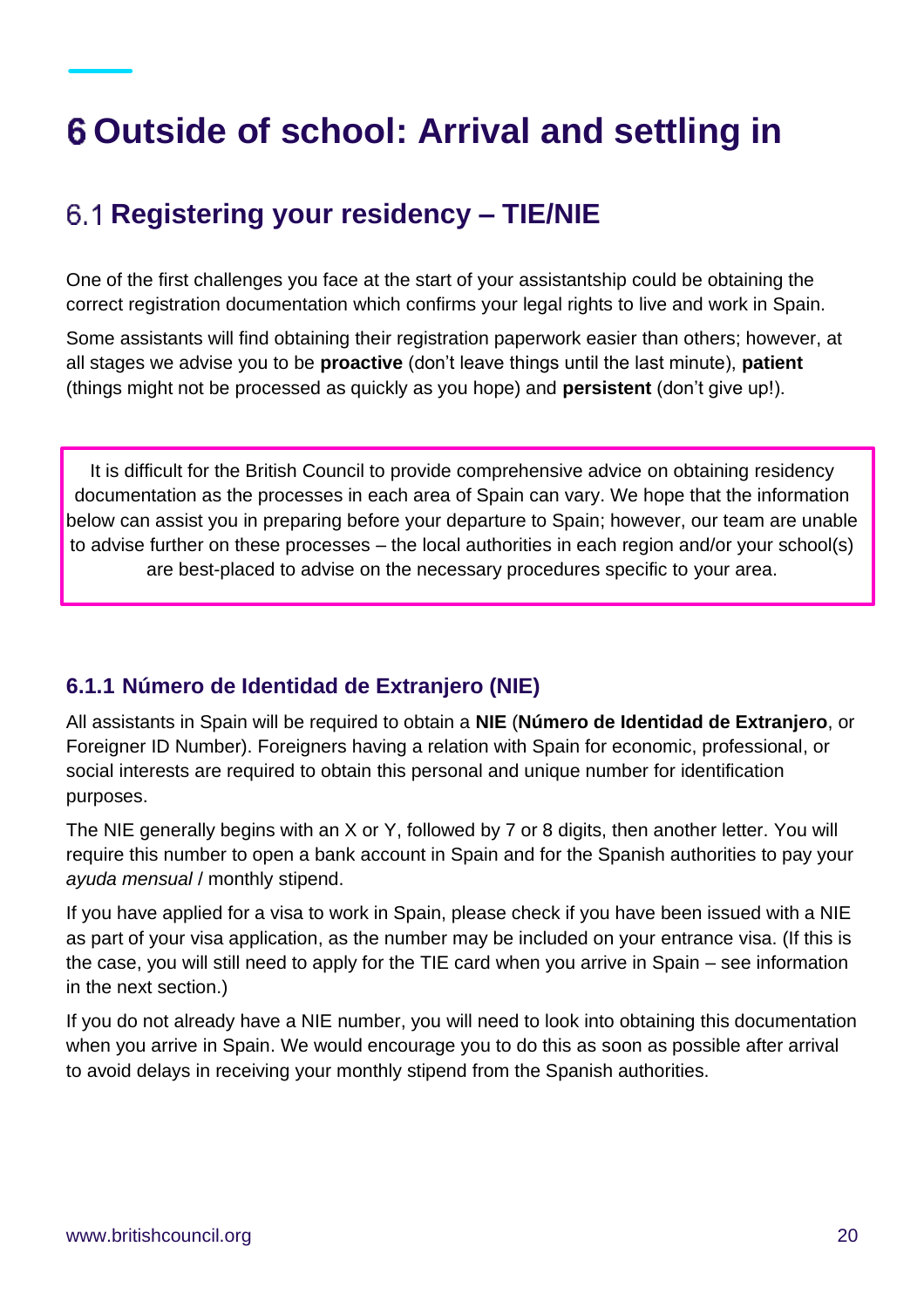#### <span id="page-20-0"></span>**6.1.2 Language assistants who hold a UK / non-EU passport**

**Note**: UK passport holders who had been living/working in Spain **before the end of December 2020** may have secured their rights to remain in Spain under the terms of the Brexit Withdrawal Agreement. The below information on visas may therefore not be applicable if you already possess the correct residency paperwork.

It is your responsibility to confirm your individual residency status and whether you will require a visa or additional documentation for your upcoming placement. Please consult the information available [here](https://www.inclusion.gob.es/ficheros/brexit/nota_aclaratoria_green_certificate.pdf?fbclid=IwAR2GCT0isU4mGDbLPS-dXwbgIKHl_aK5d0KOdThjzkGkTQPp239xV3LMn2Y) from the Spanish Government about the relevant documentation needed to prove your rights to residency in Spain, as well as further guidance from the UK Government [here.](https://www.gov.uk/guidance/residency-requirements-in-spain)

Assistants who hold a UK passport or another non-EU passport will need to apply for the **TIE within one month of arrival in Spain**. TIE is an abbreviation for **Tarjeta de Identidad de Extranjero** (Foreigner Identity Card). The TIE is the document which proves that foreigners have obtained a residence permit or authorisation to stay in Spain for more than six months. Your TIE card will include your unique NIE number (see previous section).

You can apply for the TIE at an immigration office (Extranjería) or local police station in Spain. Feedback from previous assistants has highlighted the vast differences in processes across Spain. Some areas operate an on-the-day queue system, while other regions allow online appointment booking in advance. It is worth trying to research this before departure or asking your school as there can sometimes be a wait for bookable appointments.

You may be able to book an appointment on the Spanish Government's [website](https://sede.administracionespublicas.gob.es/icpplus/index.html) but, if an appointment in your area is not available, ask your local authorities or school for advice. You can also consult [this website](https://www.mptfp.gob.es/portal/delegaciones_gobierno/extranjeria/extranjeria_ddgg.htm) for a list of Extranjería offices by region and their opening hours.

You will have to pay the corresponding fee for the TIE (usually around  $\epsilon$ 15), and it is highly likely that you will also need the following (and potentially additional) items when applying. You may wish to prepare some of these items before leaving the UK so that you have them available should they be needed:

- Passport and photocopies
- Completed and signed application form (usually form EX-17, available [here\)](https://extranjeros.inclusion.gob.es/ficheros/Modelos_solicitudes/mod_solicitudes2/17-Formulario_TIE.pdf)
- Three recent passport photos, in colour with a white background
- Document proving your appointment as a language assistant in Spain (e.g. your Nombramiento issued by the Ministry / Comunidad)
- Original and photocopy of visa (if applicable)
- Proof of payment of the corresponding fee

You can find out more about applying for the TIE from the [Minsterio del Interior](http://www.interior.gob.es/en/web/servicios-al-ciudadano/extranjeria/regimen-general/tarjeta-de-identidad-de-extranjero) (in Spanish).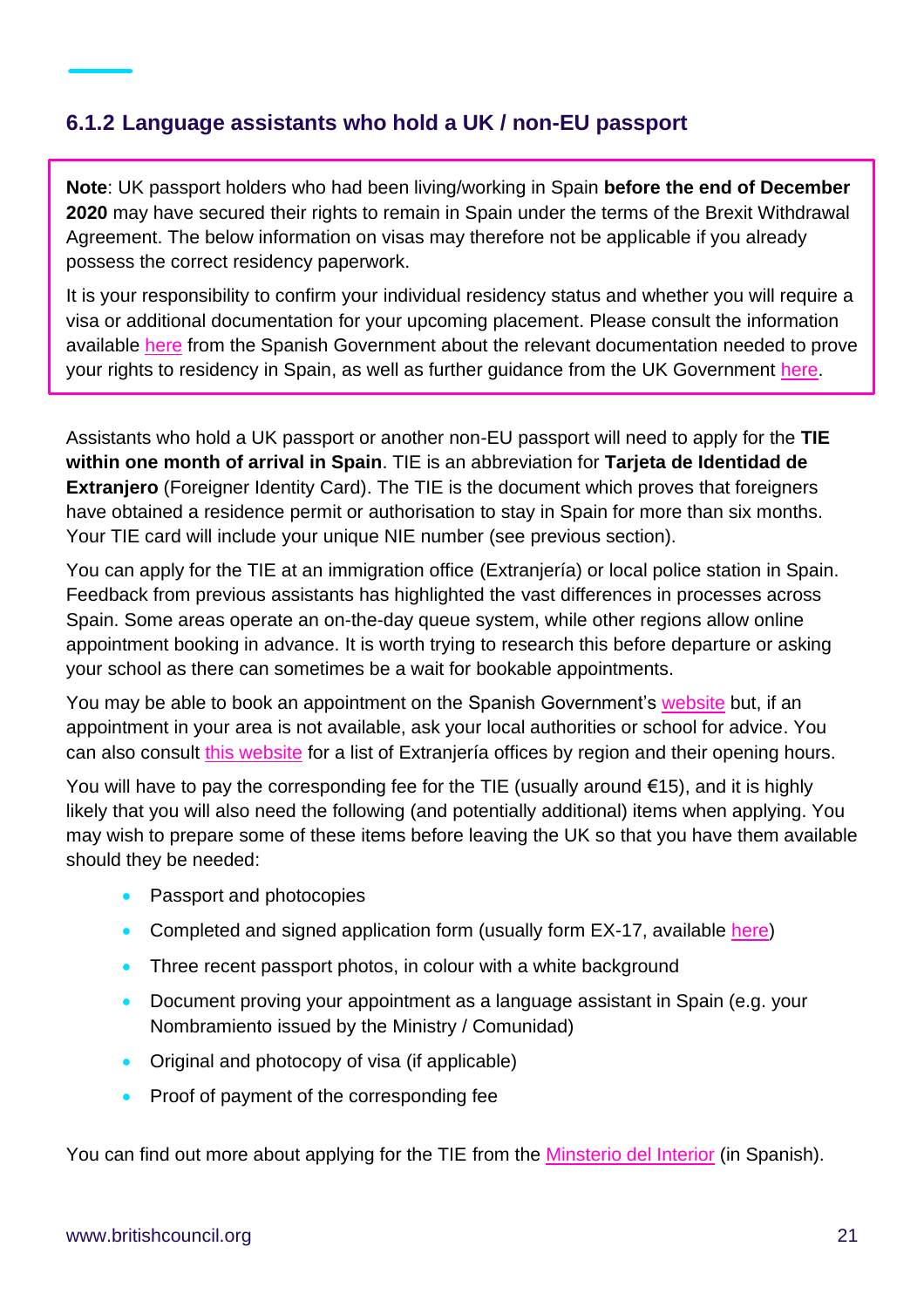#### <span id="page-21-0"></span>**6.1.3 Language assistants who hold an EU passport (non-UK)**

Assistants from member countries of the European Union who wish to reside in Spain for more than three months will need to apply for the **Certificado de Registro de Ciudadano de la Unión** (EU Registration Certificate). This Certificate includes your name, nationality, address, date of registration, and your NIE. As noted above, the NIE is the unique number that you will need to give to your bank in order to open a Spanish bank account and receive your monthly stipend.

You can apply for the EU Registration Certificate at the immigration office or police station in your assigned city or town. You should check in advance if you need to book an appointment slot online – you may be able to do this on the Spanish Government's [website](https://sede.administracionespublicas.gob.es/icpplus/index.html) but, if an appointment in your region/town is not available, ask your local authorities or school for advice.

To receive the EU Registration Certificate, you must pay a fee (usually around €10) and it is highly likely that you will need to submit the following (and perhaps additional) documents:

- Passport and photocopies
- Completed and signed application form (usually form EX-18, available [here\)](https://extranjeros.inclusion.gob.es/ficheros/Modelos_solicitudes/mod_solicitudes2/18-Certificado_residencia_comunitaria.pdf)
- Three recent passport photos, in colour with a white background
- Document proving your appointment as a language assistant in Spain (e.g. your Nombramiento issued by the Ministry / Comunidad)

You can find out more information on applying for the EU Registration Certificate from the [Spanish National Police](https://sede.policia.gob.es/portalCiudadano/extranjeria/pr_cer_reg_ue.html) and the [Spanish Government's Immigration Portal](https://extranjeros.inclusion.gob.es/es/informacioninteres/informacionprocedimientos/ciudadanoscomunitarios/hoja101/index.html) (in Spanish).

#### <span id="page-21-1"></span>**6.1.4 Registration on Padrón Municipal**

Everyone who lives in Spain must register on their local authorities' **Padrón Municipal** or **Empadronamiento**. Registration will generally be done in person at your local town hall (*ayuntamiento*) in Spain, but some localities also permit online registration.

The Certificado de Empadronamiento may be required for various administrative processes and legal actions (e.g. applying for residency, registering children in schools, voting, purchasing a car); however, this can vary greatly from one part of Spain to the other.

To register on the Padrón, you are likely to be asked to provide proof of identity (e.g. passport and photocopies), proof of address in Spain (e.g. rental contact or utility bill) and a completed application form. You should enquire directly with your local town hall as to the specific documents you will require to register on their Padrón.

You can find more information on registering on the Padrón on the UK Gov website for [residency requirements in Spain.](https://www.gov.uk/guidance/residency-requirements-in-spain#register-on-the-padrn) Please note that registering on the Padrón is not the same as registering your residency – you must ensure you have also obtained the correct residency documents outlined in the sections above.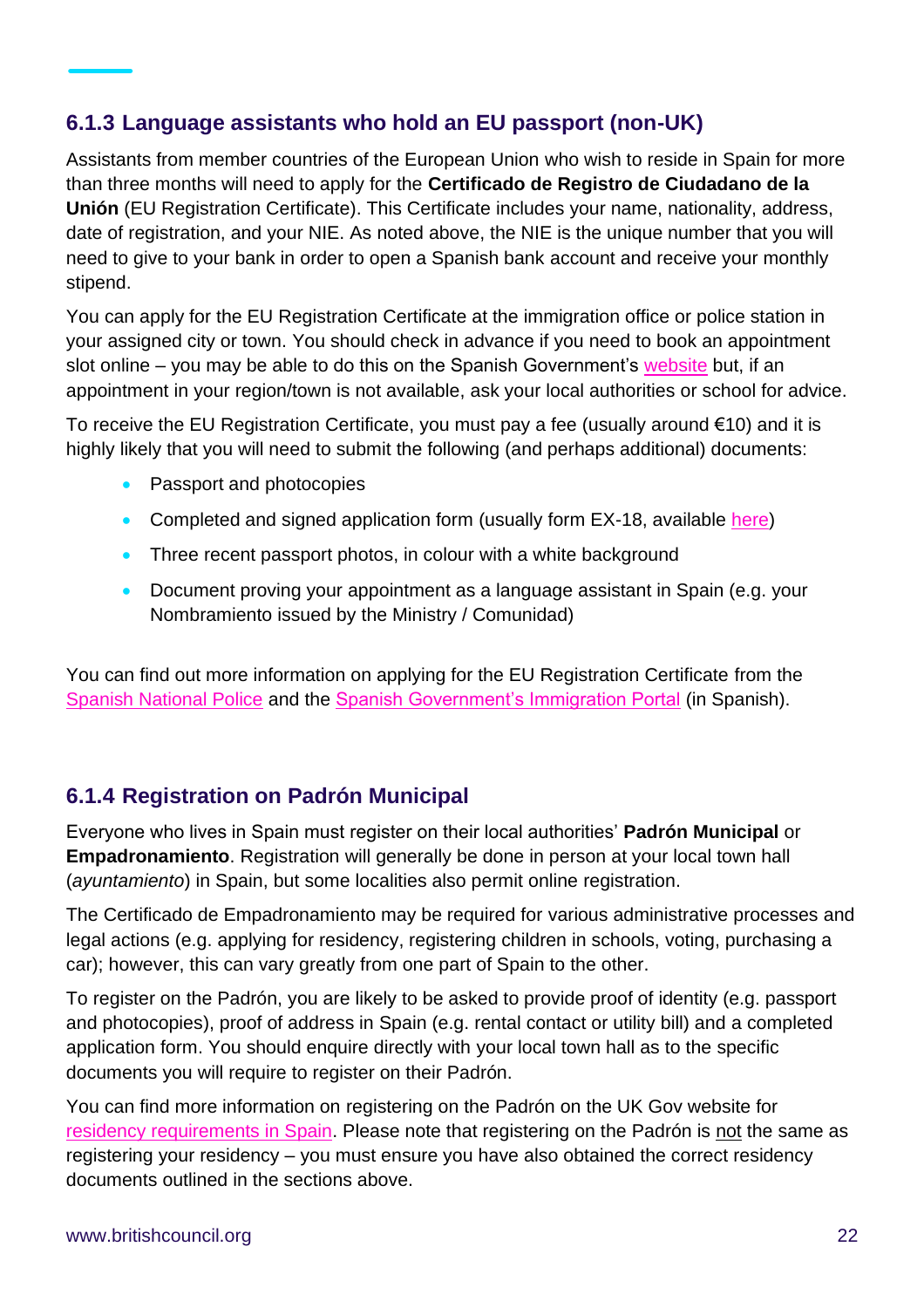### <span id="page-22-0"></span>**Accommodation**

#### <span id="page-22-1"></span>**6.2.1 General Advice**

The British Council is not in a position to help to find nor to provide accommodation. Equally, your school(s) are not obliged to provide or find you accommodation, but they may be able to offer you somewhere temporary to stay for the first few days or weeks, thus giving you some time to look for permanent accommodation. You should, however, not assume that your school will do this and should discuss your arrival and initial accommodation arrangements with them in advance. Please note that if your school does offer you accommodation, you are not obliged to accept it but remember, if you do accept it, you will have to abide by the school's rules.

| <b>Accommodation Type</b> | <b>Useful Links</b>    |                     |                    |
|---------------------------|------------------------|---------------------|--------------------|
| Temporary                 | <b>Hostel World</b>    | Booking.com         |                    |
| accommodation             | Airbnb                 | <b>Hi Hostels</b>   |                    |
| Long-term                 | Idealista              | <b>Foto Casa</b>    | <b>En Alquiler</b> |
| accommodation             | <b>Piso Compartido</b> | <b>Mil Anuncios</b> | Pisos.com          |

#### <span id="page-22-2"></span>**6.2.2 Before you arrive**

It is advisable to book temporary accommodation before you arrive. Staying in a local hostel or Airbnb will give you the opportunity to get to know the area and go to flat viewings before arranging permanent accommodation.

You can ask your mentor teacher for advice on where to find accommodation. They may know a local family with a room to rent, or already have somewhere in mind for you to stay. If your school cannot help, there are some popular websites where rooms and flats are advertised (some of which are included in the table above).

Consider going to your teaching location to arrange accommodation in advance of the induction course or before starting your job. Past assistants have emphasised the need to look for accommodation as early as possible. The first weeks of your assistantship will be busy as you will be finding your way around an unfamiliar town, dealing with bureaucracy, and trying to make a good impression at school. Remember that you will need your passport to check into hotels/hostels.

**Do not** take out a contract on your accommodation until you know the **specific location** of your school(s).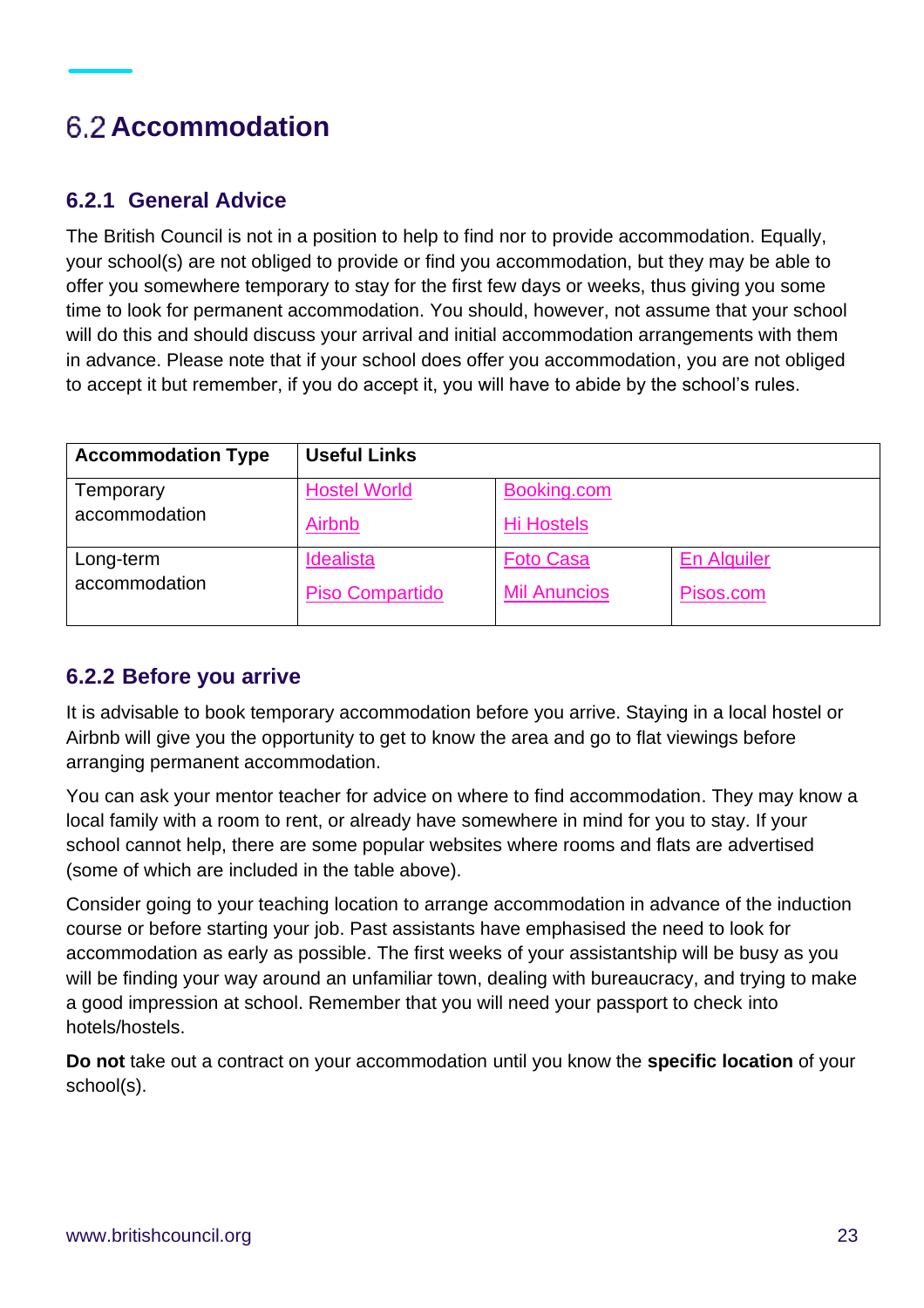#### <span id="page-23-0"></span>**6.2.3 When you arrive in Spain**

Assistants in the past have had relatively few problems finding suitable accommodation, but you should be prepared to spend roughly at least a week looking when you arrive. For this reason, you may wish to pre-book a hostel or hotel before you arrive. Some previous assistants recommend going out to your region a week earlier in order to find accommodation, get settled, and sort out any necessary administrative tasks.

Once you get to Spain the following suggestions may helpful when looking for accommodation:

- advertise on the school/staff notice board and ask other teachers
- search for a room or flat on the internet
- buy the local newspapers early in the morning and telephone likely numbers immediately
- ring the local university halls of residence or check their flat share adverts and notices, or advertise on their notice board that you are looking for a room
- ask local friends' or acquaintances' landlords if they have any further accommodation to let
- accommodation agencies may be able to help but you should **be very wary** of paying large fees and deposits, and always read the small print in any leases or agreements to be signed; look for small agencies as often their fees are lower

#### <span id="page-23-1"></span>**6.2.4 Signing a rental contract**

If you are living in a large town or city, you are likely to have to sign a contract. If you are in a smaller town, landlords may not bother with contracts; however, we strongly recommend that you ask for one.

Before signing a contract, bear in mind the following points:

- Always read the terms and conditions of your rental contract carefully and enquire about additional fees such as agency charges.
- Landlords may ask for one month's rent as a deposit, as well as one month's rent paid in advance.
- Get all agreements in writing and obtain receipts for any transaction, keeping them secure.
- Confirm your period of notice you must give to move out often a minimum of three months' notice is the legal requirement. You may also have to give this notice in writing by registered mail.
- Enquire about the possibility of including a 'diplomatic clause' in the rental agreement to allow for a shorter notice period in case of early termination of your placement.
- Check health and safety issues (temporary and long term) such as fire alarms and exits, gas leaks, electrics, water, etc.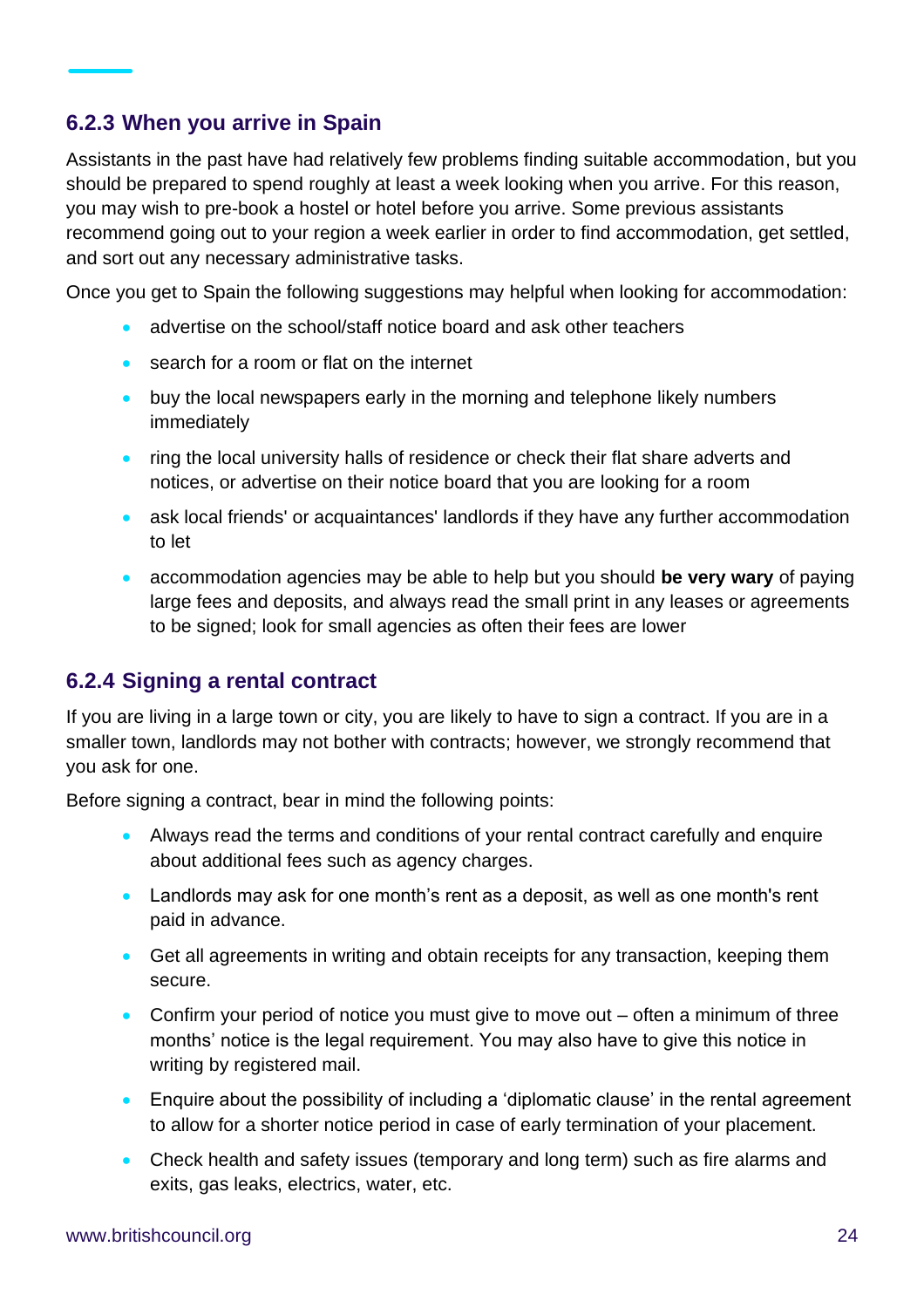When you have found somewhere to live, even if it has been arranged for you, do not sign any agreement you are not comfortable with and make sure that there is a period of notice written in the contract to avoid problems, should you decide to change your accommodation during the year.

#### <span id="page-24-0"></span>**6.2.5 At the end of your placement**

We recommend that you take photos of your room and the flat when you move into your longterm accommodation and when you leave. This will help you get back any deposit you may have to pay, which is usually dependent on the accommodation being in the same condition as when you first arrived.

When you leave your accommodation, remember to also cancel any personal contracts like internet or utilities.

### <span id="page-24-1"></span>**Bank accounts**

It is advisable to open a bank account once you arrive in Spain, and your mentor teacher can help you do this. More information can be found below in Section 9.1.

### **Section 6 Recap**

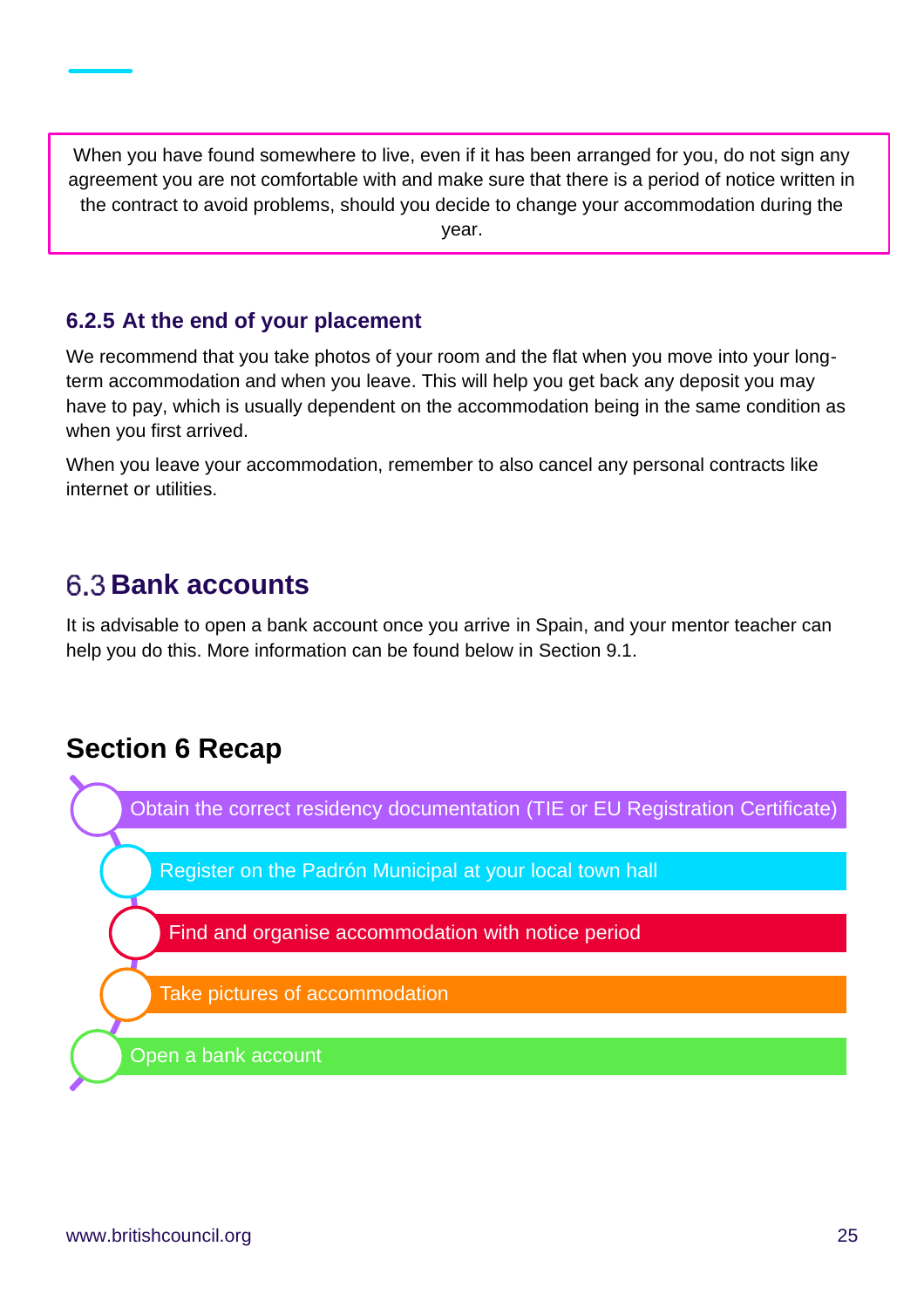# <span id="page-25-0"></span>**In school: arrival, settling in and support**

### <span id="page-25-1"></span>**Induction**

Induction events are organised by the Ministry of Education or the local educational authorities in each Comunidad. The induction you are invited to will depend on whether you are allocated to a Ministry or a Comunidad post. (Some inductions may be held in a virtual format this year.)

Please follow any information you receive from the Ministry / Comunidad about your induction session, including their instructions on how to confirm your attendance. Please do not confirm your attendance with the British Council as we have no involvement in the organisation of the Spanish authorities' induction events.

You are strongly advised to attend the induction event as you will receive essential information about your assistantship and it will also be an opportunity to meet other language assistants in your area. If you choose not to attend the induction, you should inform the relevant contact at the Ministry / Comunidad so that arrangements can be made for any important documents to be sent to you.

### <span id="page-25-2"></span>**Observation period**

When you first arrive at your school(s) you should ask for a period of observation of 1-2 weeks. It may not be offered to you automatically. Observation will allow you to familiarise yourself with the school environment, to experience classroom management techniques, as well as to get to know the names, faces, and personalities of your pupils and gauge their level of English. Try to note the following:

- How the teacher starts and ends the lesson
- How the teacher speaks to pupils
- How the teacher involves all pupils, including shy ones, in the class activity
- What the teacher's attitude is to pupil errors and error correction
- How the teacher controls disruptive behaviour, lateness, and lack of effort

Remember that it is not good practice to correct another teacher in front of students.

Your observation period can also be a valuable opportunity to discuss with your mentor teacher about the following:

- How you are finding your experience and settling in
- If you have any additional requirements which may facilitate your placement.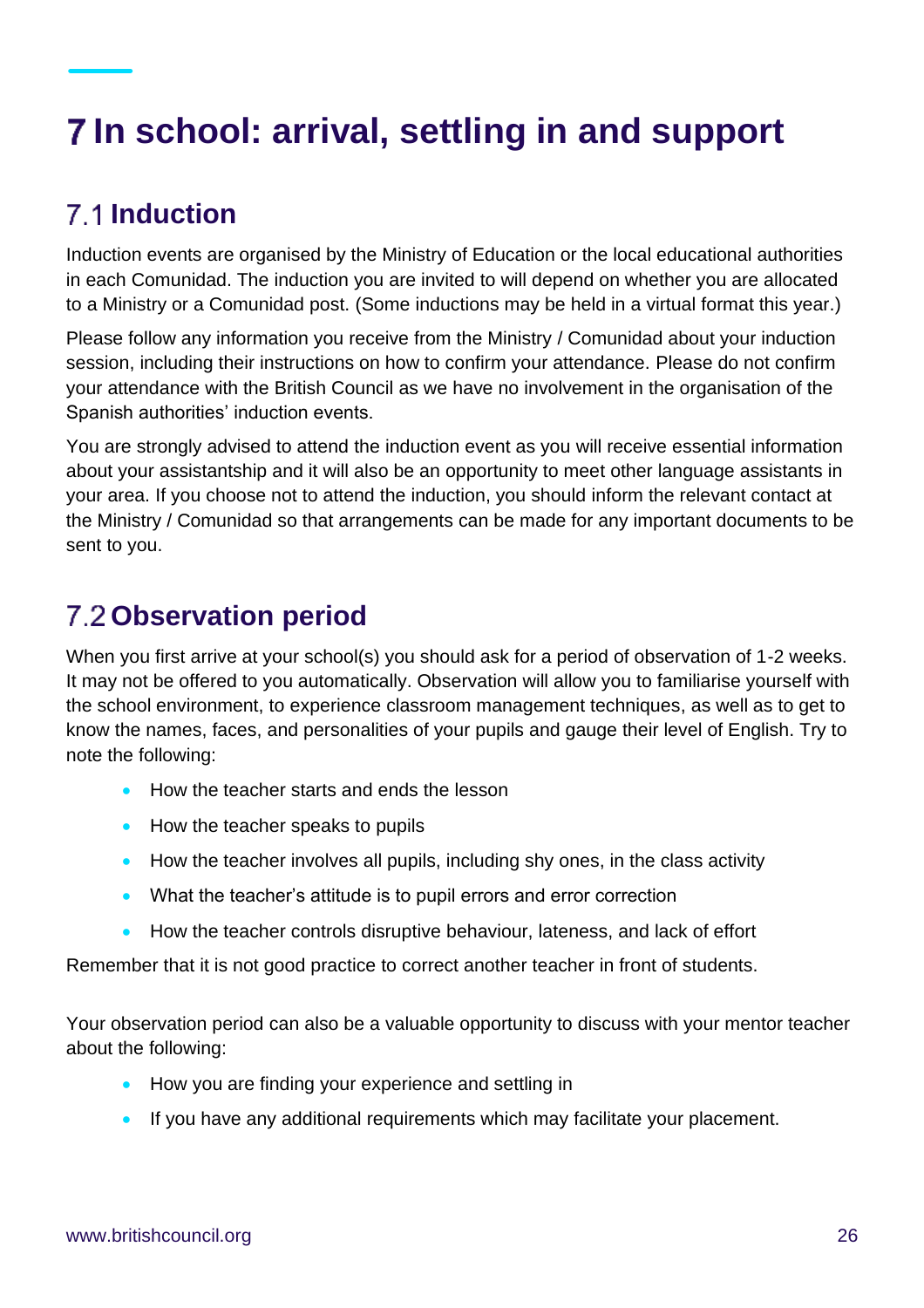### <span id="page-26-0"></span>**Absence from school**

Please remember that you are a member of staff and must therefore adhere to the holiday dates set by the school. If you cannot work because of illness, you should inform your school(s) immediately and within 48 hours by telephone.

You may be asked to provide a letter from a doctor to justify your sick leave. This should cover the entire duration of the absence and must be sent to the school and, if applicable, Spanish authorities as soon as it is issued.

Any prolonged absence on account of illness should be reported as soon as possible to the Ministry / Comunidad and to the British Council. Requests for leave of absence for any other reason should be made in advance to the head of the school(s) who is within his/her right to refuse it. You should ensure any permission of absence is provided in writing as evidence.

If it becomes necessary to resign from your post, you must give sufficient prior notice in writing of your intended departure to the school, Ministry / Comunidad, and the British Council, setting out your reasons in full. If you are an undergraduate, you must also inform your university / college in the UK.

#### <span id="page-26-1"></span>**7.3.1 Pay deductions**

If you are absent from school without prior written authorisation (or without providing doctor's evidence for your illness) a financial penalty could be deducted from your monthly allowance. Deductions are usually calculated via a daily rate from the first day of your absence until your return to school. In some cases, these deductions may also span weekends or holidays during your period of absence.

In most circumstances, the British Council is unable to intervene in matters of pay deductions due to unauthorised absence. Assistants must make themselves aware of and comply with their own school's policy. Please be aware that your school may have a different policy to that of other assistants working in the same region.

### <span id="page-26-2"></span>**Social media**

You should be very careful about how you use social networking sites while you are an assistant in Spain. Keep your profile private so that it can only be seen by people you intend to see it. If you invite other teachers to be 'friends', remember to remain professional in what you post and be careful what you say about your employer.

You should not exchange personal contact details with students, invite them to be 'friends' or accept similar invitations from them. Check with teachers about the school's internet policy, particularly regarding online communication involving students both inside and outside school. It is exceptionally important that you understand issues around child protection, both to protect the students and to protect yourself from any damaging and potentially serious accusations.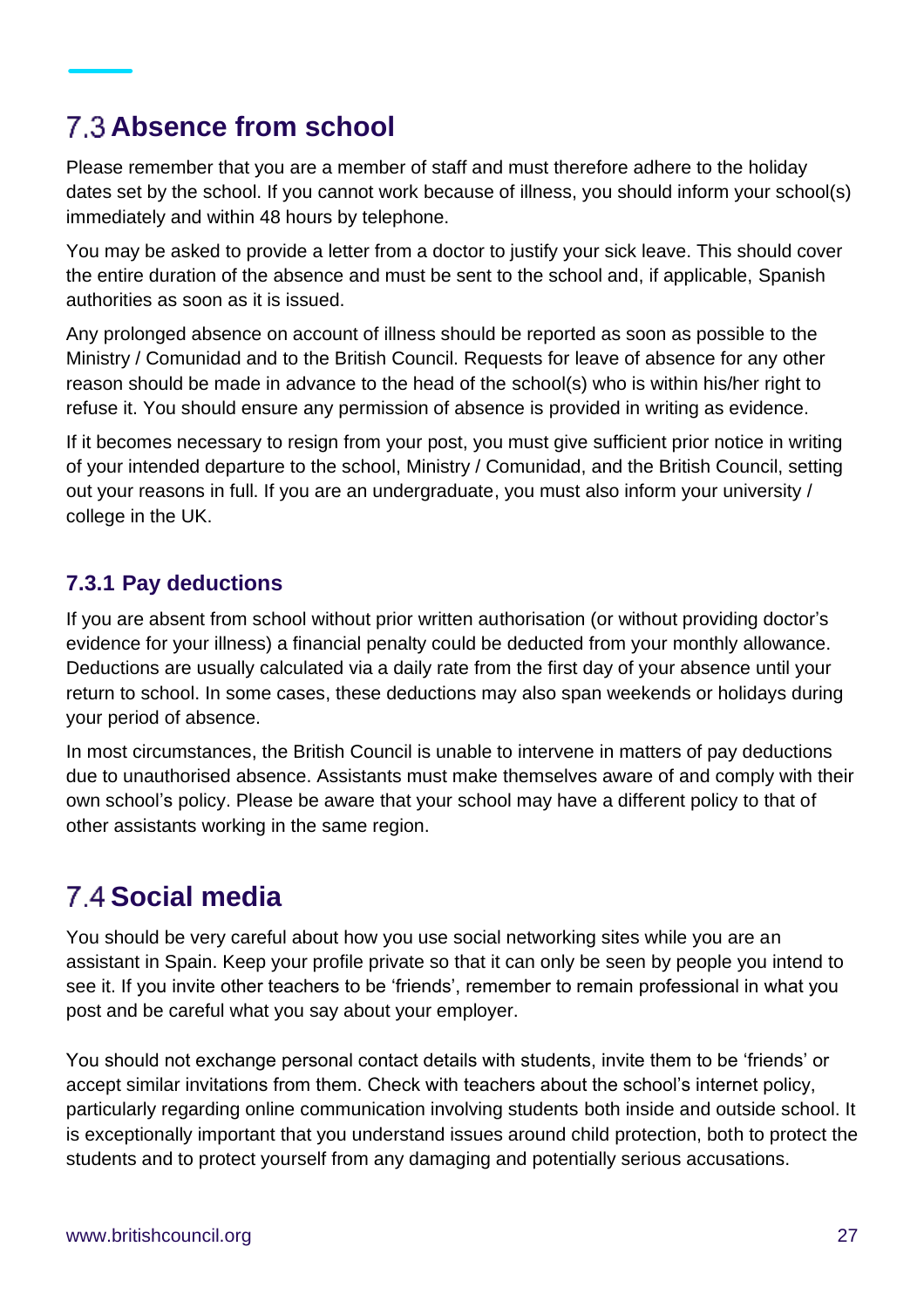### <span id="page-27-0"></span>**Building support networks**

Even if you have been to Spain before it is possible that you will find some things strange at first and will need a little time to settle in. Give yourself some time to adjust – in the beginning, you will have a lot of administrative matters to deal with.

#### <span id="page-27-1"></span>**7.5.1 Getting to know the locals / other assistants**

On arrival, the thought of making friends and mixing with the locals can seem like a daunting task but, as long as you are prepared to put yourself out there, it is a part of the experience which previous assistants have found the most enriching.

Former assistants have recommended that you don't spend all your free time with other programme participants, as you will not be able to integrate into your community and life in Spain. On the other hand, don't feel that you must cut yourself off from them – your programme peers can provide a very good support network for each other, as you understand each other's experiences. Don't forget that there might be language assistants from other countries in your area too.

Here are some other ways to meet people within the area:

- Enrol for an evening class, join a sports club, music group, choir, etc.
- Join or set up a language exchange
- Join the local Erasmus society through the ESN network
- Enquire about joining the local university and attending lectures
- Get involved in the local culture and join clubs that you couldn't join in the UK
- Volunteer for a charity, society, festival, etc.

#### <span id="page-27-2"></span>**7.5.2 Getting to know your colleagues at school**

Starting any new job can be a daunting experience, no matter how confident you are. It's completely normal to be unsure of where to go, what to do, or who to talk to at the beginning.

Here are some tips for setting into school life and getting to know your new colleagues:

• Showing that you are enthusiastic and keen to get to know staff will go a long way. Start with a simple hello or ask how their weekend went. Remember, though, that you will be working in a school environment, therefore staff may not have a lot of free time.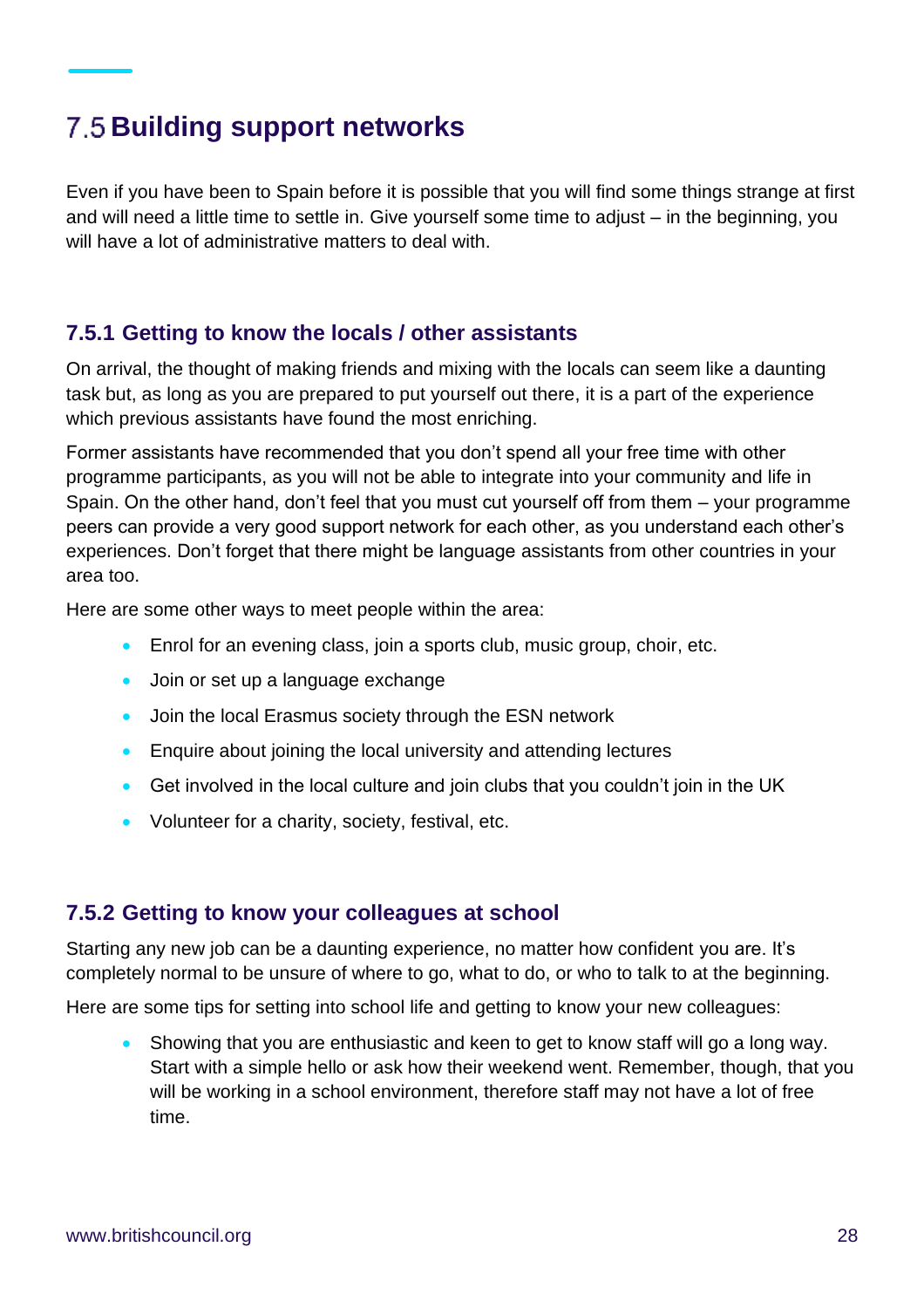- Try introducing yourself to staff you may not directly work with; for example, teachers in other departments, lunch time staff, receptionists, caretakers, etc. If there are social occasions or team meetings, try to make an effort to attend.
- Ask if you can get involved in activities organised by the school, such as after-school clubs, sports events, theatre/music productions, and open days.
- If you hear about something happening which interests you, ask if you can become involved. Don't wait to be invited as people may assume that you're not interested.
- Some colleagues might want to practice their English with you, which is a great way to integrate yourself in the wider school community. Socialising with colleagues is also a good opportunity to improve and practice your Spanish; however, keep in mind that some schools will ask you to speak only English around your students.

**You can hear more tips from former assistants in our [settling-in podcast.](https://anchor.fm/LanguageAssistants/episodes/Settling-In-es6rj0)**

#### <span id="page-28-0"></span>**7.5.3 Rural posts**

It should be noted that a lot of the posts in Spain are in rural areas. Past assistants to rural areas have had very positive experiences as they have been able to see "real Spain".

Sometimes assistants posted to rural locations find that it can be more challenging to adapt to, especially at the start; however, it can be a very enriching experience on a personal development level and a real immersion in Spanish culture and language. Often assistants in rural postings comment that they receive much more support from their school which can help with settling into life in Spain.

### <span id="page-28-1"></span>**Concerns and Queries: Who to contact?**

Conditions in schools in Spain differ from those in the UK. We have come up with a 'who to contact' guide to assist you with who to ask if you have a query or concern regarding your placement. This guide is included with your summer information pack, and you can consult it for help with who to contact if you have a query or an issue.

Meeting regularly with your mentor teacher gives the opportunity for them to give feedback about your performance and for you to raise any concerns or issues. Do tell people if you have problems or if you need information as, otherwise, they may assume everything is fine.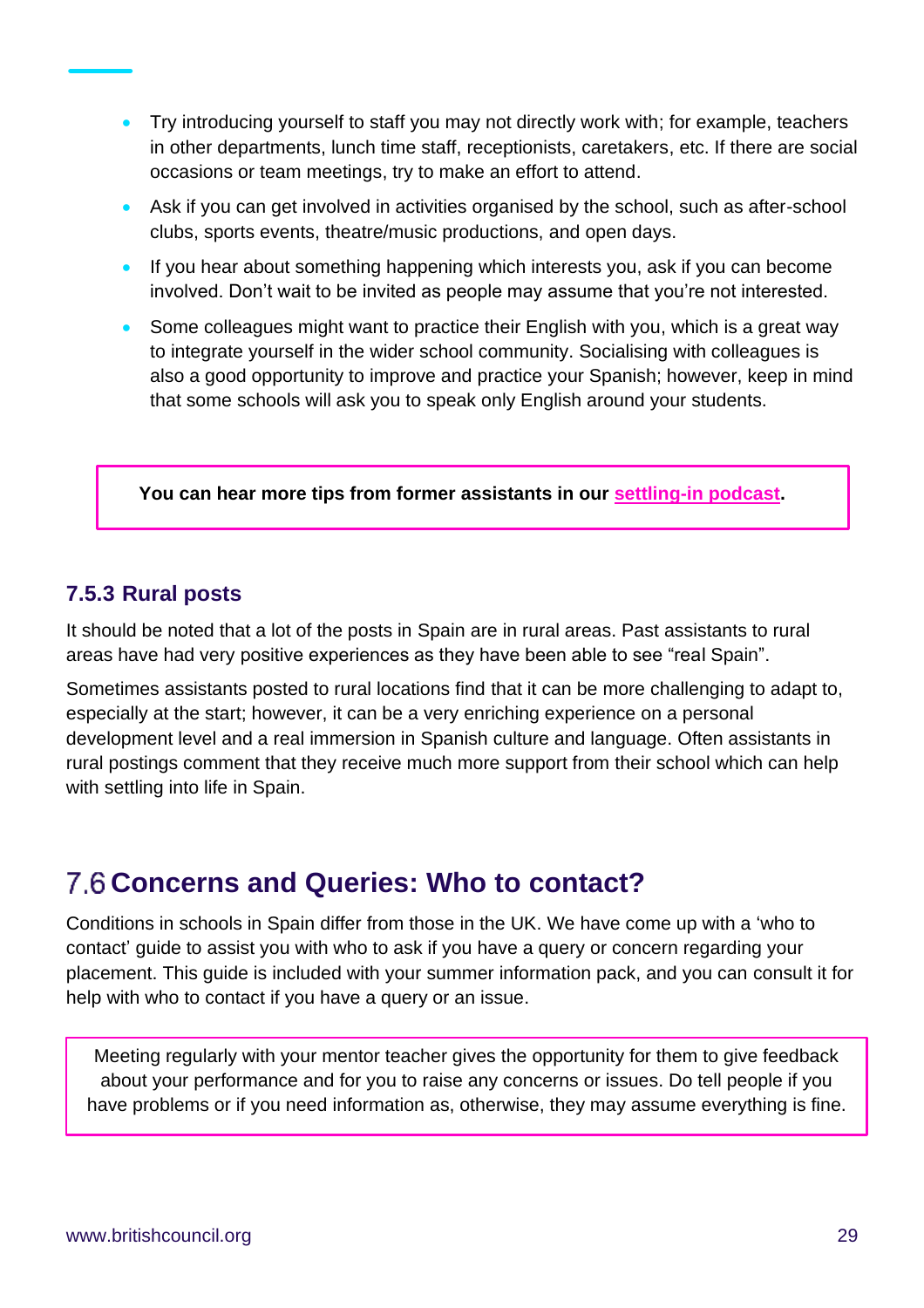A lot of past assistants may tell you that their assistantship in Spain was the best year of their life. This can raise expectations and often leads to people feeling low, especially during the first few weeks until they settle in.

The assistantship year is a wonderful opportunity to absorb Spanish language and culture and gain valuable life experience and transferable skills. However, it is perfectly understandable that when abroad in a completely different environment, there may be times when you feel homesick, have trouble with pupils or colleagues, or with your living situation, and so on.

When you're feeling like this, it can be useful to know that there are confidential, free-of-charge services available to lend a listening ear. To talk to an English-speaking volunteer, you can call Samaritans in Spain on **900 525 100** or email [pat@samaritansinspain.com.](mailto:pat@samaritansinspain.com) Please also see the other mental health resources listed in section 5.2.3.

### **Section 7 Recap**



# <span id="page-29-0"></span>**Language learning and studies**

Although there is no Spanish-language requirement for taking part in the programme, it is a good idea to learn at least some basic Spanish before starting your placement. This will make it easier to complete the necessary administrative tasks and other day-to-day activities when you first arrive in Spain.

### <span id="page-29-1"></span>**8.1 Resources for language learning**

- BBC [Learn Spanish.](http://www.bbc.co.uk/languages/spanish/) Offers a wealth of resources for learning Spanish, including short guides, videos, and the BBC World News service in Spanish.
- [Memrise.](https://app.memrise.com/bienvenue?source_language=en#1) A sophisticated platform for language learning, with a large online community. App also available.
- [Duolingo.](https://www.duolingo.com/) A simple platform for language learning which is very easy to access. Bite-size lessons allow the user to practice anywhere from five minutes a day. App also available.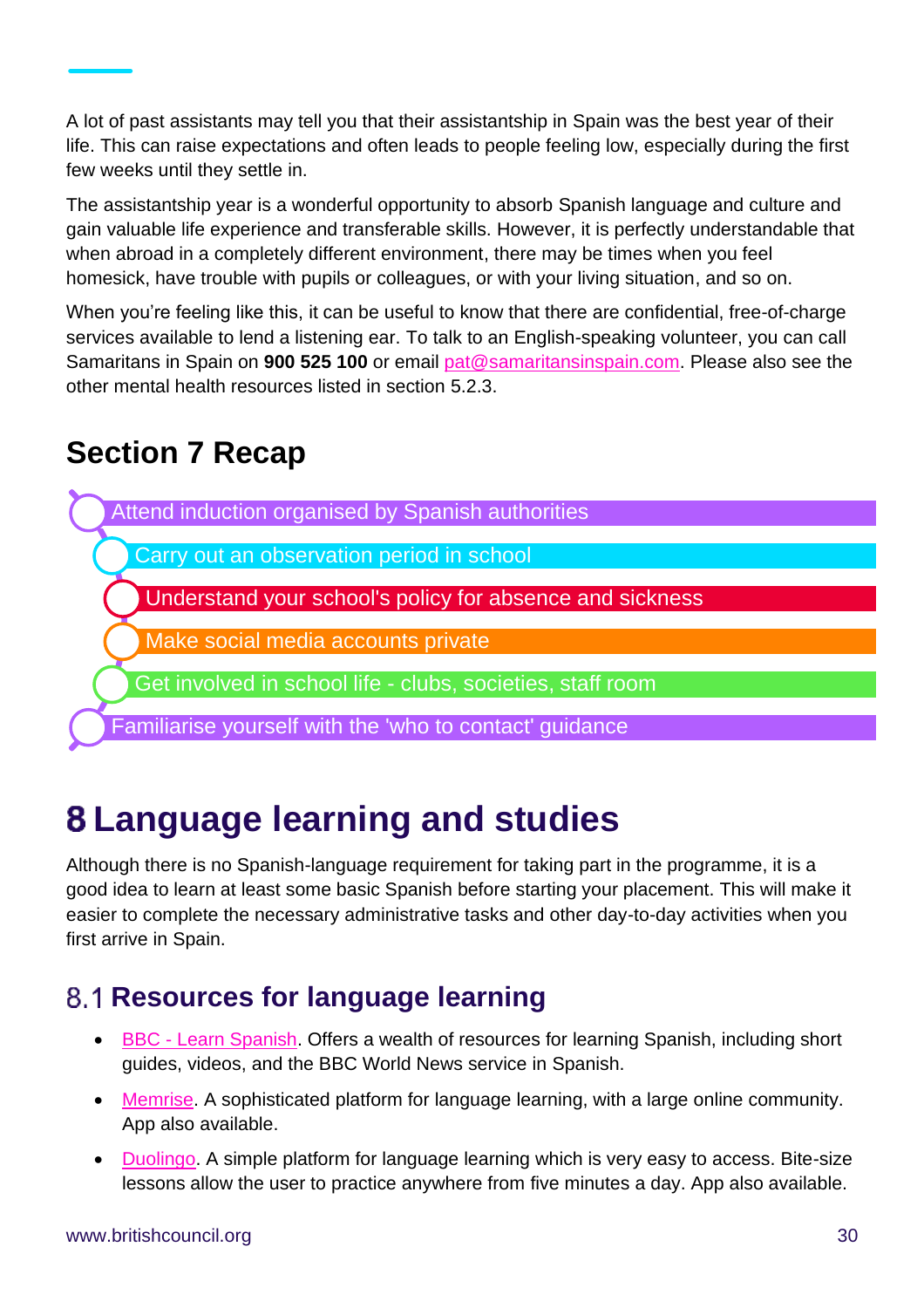# <span id="page-30-0"></span>**Money Matters**

### <span id="page-30-1"></span>**Bank Account**

It is essential that you open a bank account soon after arriving in Spain in order to receive your monthly payments from the Spanish authorities.

Details of how to open a Spanish bank account will be given at the induction course and/or sent to you by the Ministry / Comunidad. If you are not attending the induction course, you should ask your school to help you.

We recommend waiting until you arrive in your town of appointment as this will allow you to research all the local options, seek recommendations, and receive help from your school.

The Spanish authorities are likely to set a deadline for you to submit your bank details to them (usually around mid-October, but this can vary). If you miss this deadline **your initial monthly pay may be delayed** so be sure to follow closely any instructions received from the authorities.

#### **Things to consider when opening a bank account:**

- When opening an account, you should specify that you are taking part in an educational programme through which you receive a monthly stipend / grant – this will help to avoid commission charges.
- Check with local banks in advance to find out what kind of documents will be required – you are likely to need photocopies and originals of all important documents (e.g. passport, nombramiento, visa, rental contract, NIE).
- In Spain you generally need a **NIE number** to open a bank account this can be difficult in the first months; however, former assistants have told us that they have successfully opened an account using only their passport / nombramiento. Then, when they obtained their NIE, they notified their bank and were able to update the details on their account. (See section 6.1.1 for more on the NIE.)

### <span id="page-30-2"></span>9.2 Tax

As you are paid a stipend, you will not pay Spanish income tax on your earnings as a language assistant. You may be taxed for any additional jobs you take on in Spain and should check how much you can earn per year without having to pay taxes.

Our team cannot assist you in this area for data protection reasons and also because we are not trained in tax and therefore cannot give advice on how your personal circumstances will affect your tax payments.

Enquiries regarding UK income tax should be addressed to a local tax inspector – please check with [HM Revenue & Customs](https://www.gov.uk/government/organisations/hm-revenue-customs) for information about who to contact.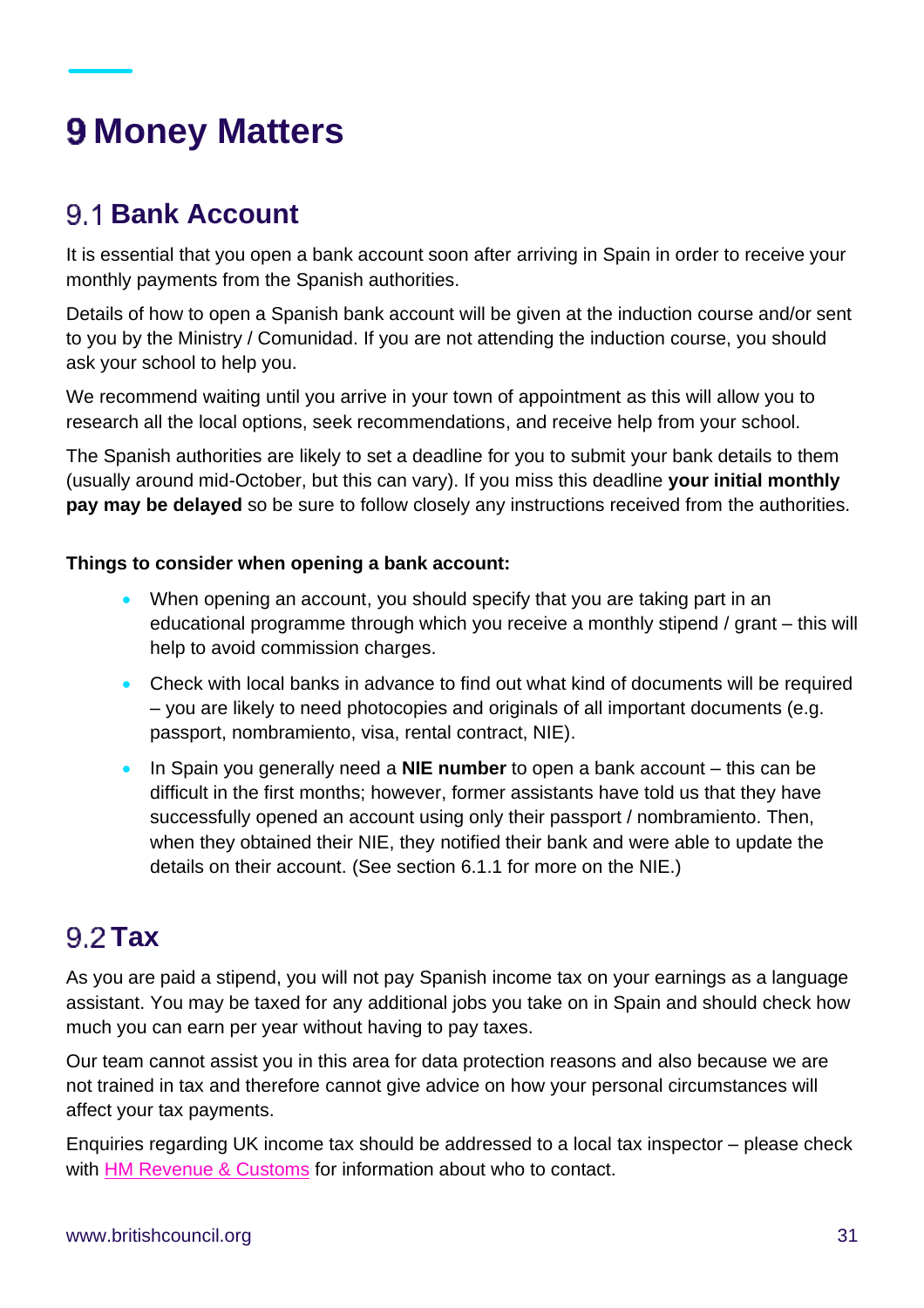### <span id="page-31-0"></span>**9.3 Monthly allowance**

**Important note:** During your time as a language assistant, you will be paid directly by the Ministry of Education or the regional authorities in each Comunidad, as they are your employers during the assistantship. The British Council are not your employer and do not administrate our assistants' payments. Any issues or queries surrounding pay are therefore best resolved by getting in direct contact with the relevant party within Spain in the first instance.

You will receive a monthly allowance (*ayuda mensual*) of around €700. (There are some Comunidad posts where assistants will receive a higher monthly allowance for working more hours a week, but this is made clear in your nombramiento.) **The first payment of your allowance may not arrive until late November**, so you should ensure that you take at least around £1000-£1500 or a credit card to cover initial costs **(more might be required in larger cities**).

This is likely to be an expensive month as you will have to put down a deposit on accommodation and invest in things like mobile phones and possibly extra furniture. We recommend that you budget for at least two months without pay so that you do not run out of money before you get paid.

As noted above, you will need to open a Spanish bank account in order for the Ministry / Comunidad to issue your monthly pay. The Spanish authorities will set you up on their payment system once you arrive in Spain and it is very important that you follow all instructions received from them regarding any deadlines and forms you need to fill in.

It is also useful to have access to your UK bank account throughout the year in case there are delays to the allowance payment**. Make sure you inform your bank before leaving the UK that you may use it in Spain so that they do not block your card.** Be aware that you are often charged for using your UK debit card to withdraw money abroad. You may wish to check what your bank charges are. Please double-check this information with your local branch should you wish to pursue this option.

### **Section 9 Recap**

Gather documents and open your bank account once in Spain

Consider your salary and budget for expenses

Check your tax situation

Make sure the Spanish authorities have your payment details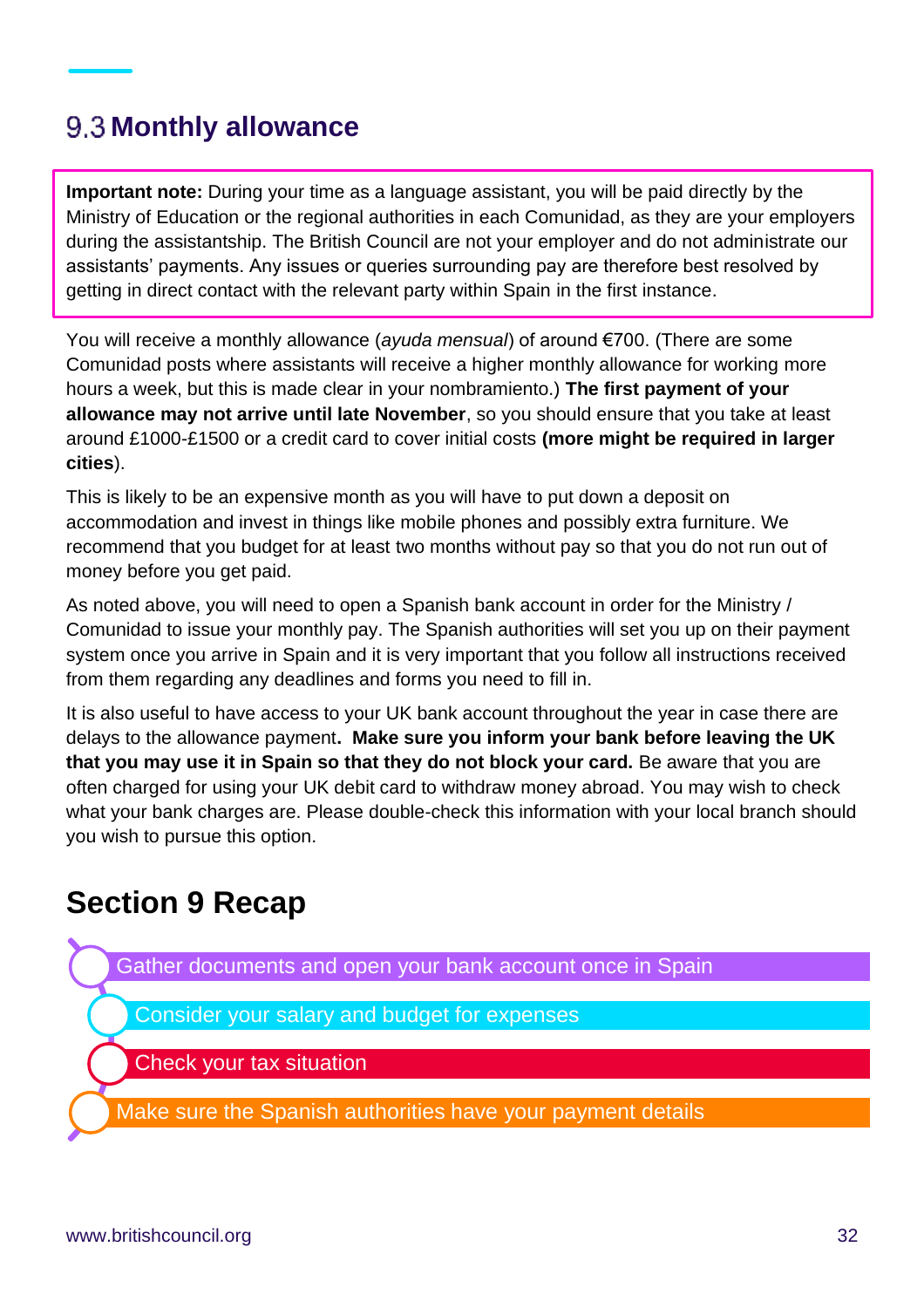# <span id="page-32-0"></span>**End of your placement**

### <span id="page-32-1"></span>**Administrative matters**

#### <span id="page-32-2"></span>**10.1.1 Bank**

Make sure you do not close your Spanish bank account until you have received any final payments you are due. You are advised to keep your account open for a month or so after the contract has ended to ensure that all outstanding payments have been received.

Please do check on the conditions for transactions relating to your account. For example, it might be that you can only close your account in the same branch in which you opened it.

#### <span id="page-32-3"></span>**10.1.2 Accommodation**

Please make sure that you leave a good impression with your landlord – a future assistant may be depending on this:

- Leave a forwarding address with your landlord so that they can forward any mail on to you.
- When you leave your accommodation, remember to cancel any personal contracts, (e.g. internet or utilities).
- Discuss with your landlord what you need to do for them to return your deposit and terminate your rental agreement, as well as arranging the return of your belongings if you have already left.
- If you rent your flat through a property agency, they may want to carry out an inspection before returning your deposit; if possible, you should make sure that you are present during the inspection to avoid any potential disagreements at a later date. Alternatively, you may wish to take photos of your accommodation before leaving to document how it was left.

#### <span id="page-32-4"></span>**10.1.3 Reference**

If you haven't already done so, please liaise with your host school to ask for a reference:

- This will be invaluable when it comes to an official record of your assistantship and for any future applications to be a language assistant. This should ideally be on headed paper, stamped or signed, and should comment on your performance as an assistant.
- Please note that as the British Council is not the employer, we are unable to provide references for language assistants. We can only provide a certificate certifying dates of participation, upon request.